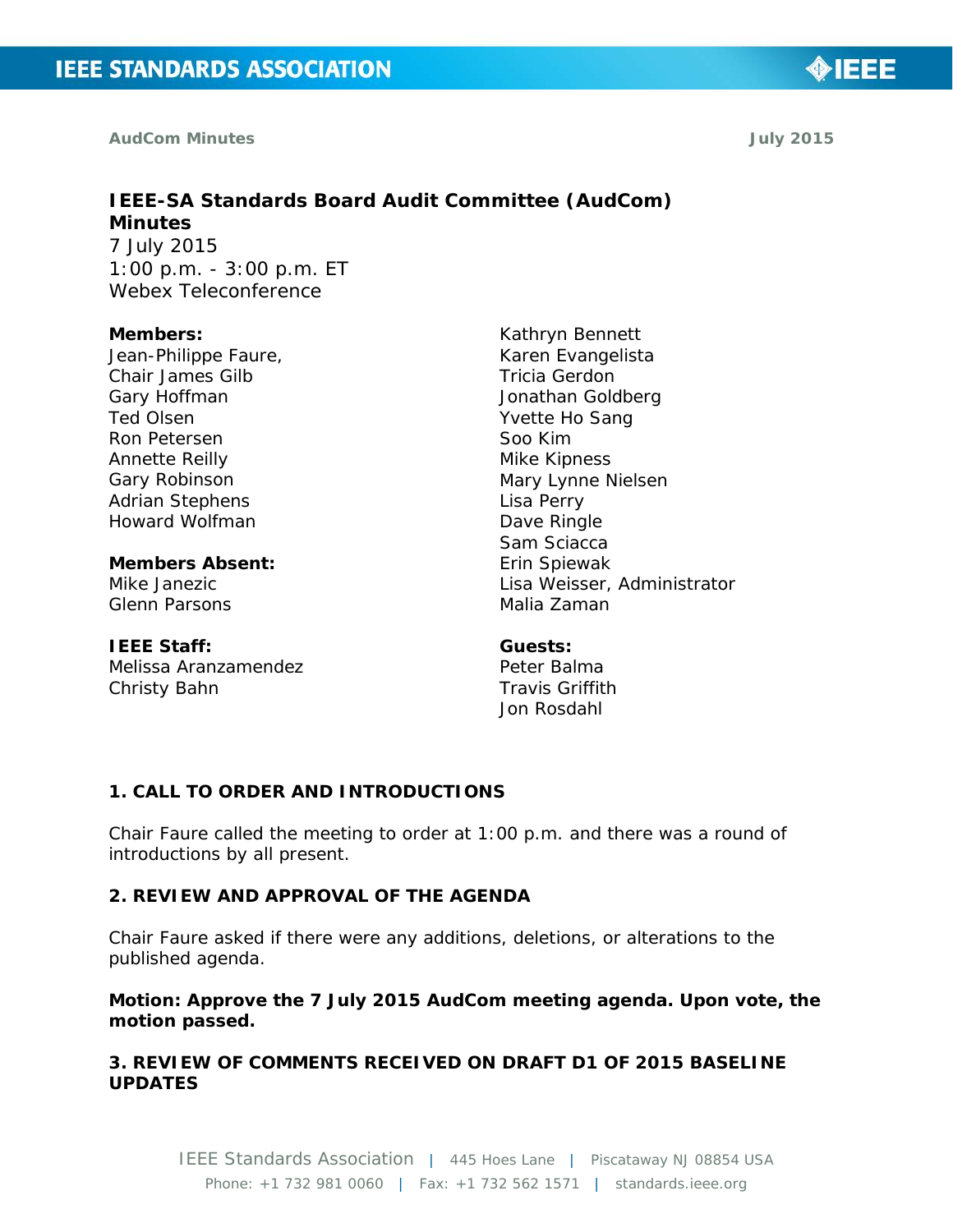This discussion continued the review of all comments about the Baseline draft 1 documents that were not about the definitions of participants in the standards development process. Please see the spreadsheet below, which lists the comments received and their resolutions. Upcoming teleconferences picked up the discussion on the spreadsheet topic where the prior teleconference ended.

#### **4. NEW BUSINESS**

There was no new business.

#### **5. DATE OF NEXT MEETING**

The next AudCom teleconference is scheduled for 17 July 2015 at 11:00 a.m. ET.

#### **6. ADJOURNMENT**

The meeting was adjourned at 3:00 p.m.

\*\*\*\*\*\*\*\*\*\*

# **IEEE-SA Standards Board Audit Committee (AudCom) Unapproved Minutes**

17 July 2015 11:00 a.m. - 1:00 p.m. ET Webex Teleconference

#### **Members:**

Jean-Philippe Faure, Chair James Gilb (toward end of call) Gary Hoffman Ted Olsen Howard Wolfman

#### **Members Absent:**

Mike Janezic Glenn Parsons Ron Petersen Annette Reilly Gary Robinson Adrian Stephens Christy Bahn Karen Evangelista Tricia Gerdon Yvette Ho Sang Noelle Humenick Mike Kipness Mary Lynne Nielsen Dave Ringle Erin Spiewak Lisa Weisser, Administrator

#### **Guests:**

Peter Balma Yatin Trivedi

# **IEEE Staff:**

Melissa Aranzamendez

# **1. CALL TO ORDER AND INTRODUCTIONS**

Chair Faure called the meeting to order at 11:00 a.m. and there was a round of introductions by all present. There was no quorum for this meeting, but it was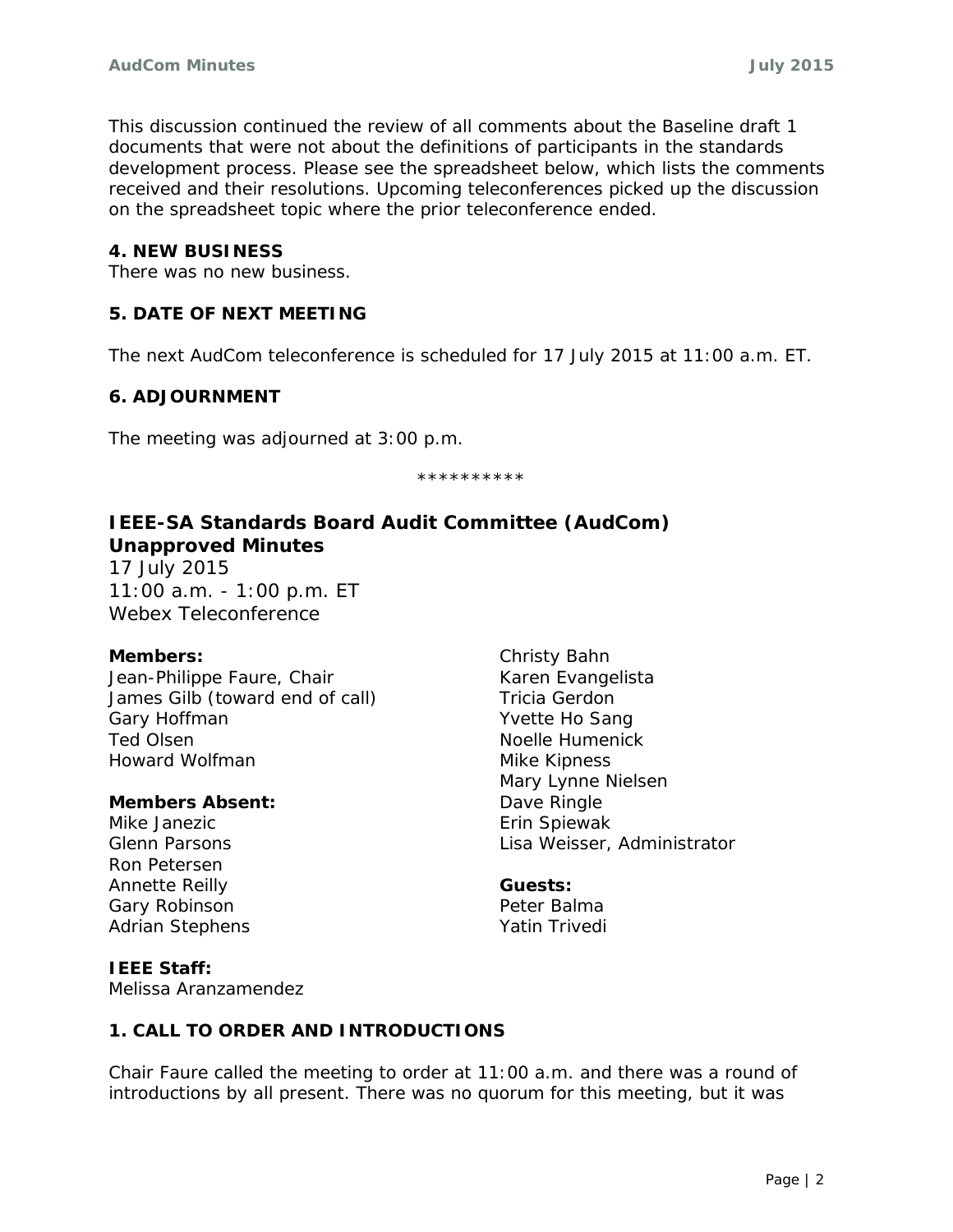agreed that in order to keep progress on the Baseline updates within the short time frame, the discussions about the Baseline draft comments would continue with no official voting.

### **2. REVIEW AND APPROVAL OF THE AGENDA**

Chair Faure asked if there were any additions, deletions, or alterations to the published agenda. There were no changes noted, and there was no vote.

#### **3. REVIEW OF COMMENTS RECEIVED ON DRAFT D1 OF 2015 BASELINE UPDATES**

The discussion continued the review of all comments about the Baseline draft 1 documents. It was agreed that the discussions about the definitions of participants in the standards development process would wait until the next teleconference to enable more participation in the discussion. Please see the spreadsheet below, which lists the comments received and their resolutions. Upcoming teleconferences will pick up the discussion on the spreadsheet topic where the prior teleconference ended.

#### **4. NEW BUSINESS**

There was no new business.

#### **5. DATE OF NEXT MEETING**

The next AudCom teleconference is scheduled for 20 July 2015 at 9:00 a.m. ET.

#### **6. ADJOURNMENT**

The meeting was adjourned at 1:00 p.m.

\*\*\*\*\*\*\*\*\*\*

# **IEEE-SA Standards Board Audit Committee (AudCom) Unapproved Minutes**

20 July 2015 9:00 a.m. - 11:00 a.m. ET Webex Teleconference

#### **Members:**

Jean-Philippe Faure, Chair James Gilb Gary Hoffman Michael Janezic Ron Petersen Howard Wolfman

#### **Members Absent:**

Ted Olsen Glenn Parsons Annette Reilly Gary Robinson Adrian Stephens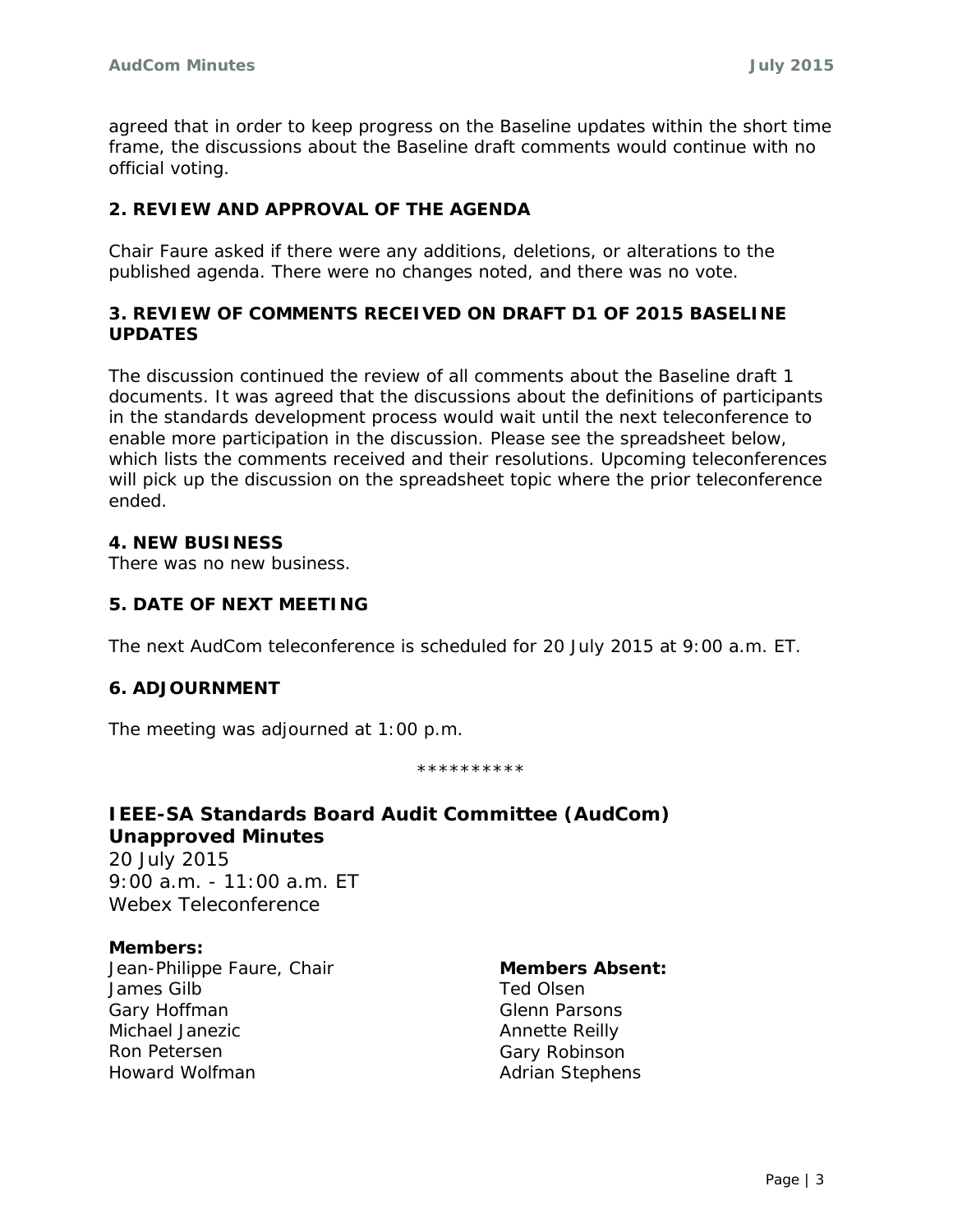#### **IEEE Staff:**

Melissa Aranzamendez Christy Bahn Kathryn Bennett Karen Evangelista Tricia Gerdon Yvette Ho Sang Soo Kim Mike Kipness Mary Lynne Nielsen

Dave Ringle Erin Spiewak Lisa Weisser, Administrator Malia Zaman

**Guests:** Travis Griffith Claire Topp

# **1. CALL TO ORDER AND INTRODUCTIONS**

Chair Faure called the meeting to order at 9:00 a.m. and there was a round of introductions by all present.

#### **2. REVIEW AND APPROVAL OF THE AGENDA**

Chair Faure asked if there were any additions, deletions, or alterations to the published agenda.

**Motion: Approve the 20 July 2015 AudCom meeting agenda. Upon vote, the motion passed.**

#### **3. REVIEW OF COMMENTS RECEIVED ON DRAFT D1 OF 2015 BASELINE UPDATES**

Chair Faure reviewed the recommendations from the 17 July 2015 meeting where there was no quorum.

#### **Motion: Approve the recommendations from the 17 July 2015 AudCom teleconference. Upon vote, the motion passed.**

The discussion then continued the review of all comments about the Baseline draft 1 documents. The topics that dealt with Suspension of Rules were postponed until the September face-to-face AudCom meeting. There was a full discussion about the topics dealing with the definitions of participants in the standards development process. In addition to the spreadsheet below which lists the comments and their resolutions, please see the Levels of Participation slides, also below, which document the decisions from that discussion, and the D1 Comment Resolution Sub Items slide for the 20 July 2015 teleconference.

#### **4. NEW BUSINESS**

There was no new business.

### **5. DATE OF NEXT MEETING**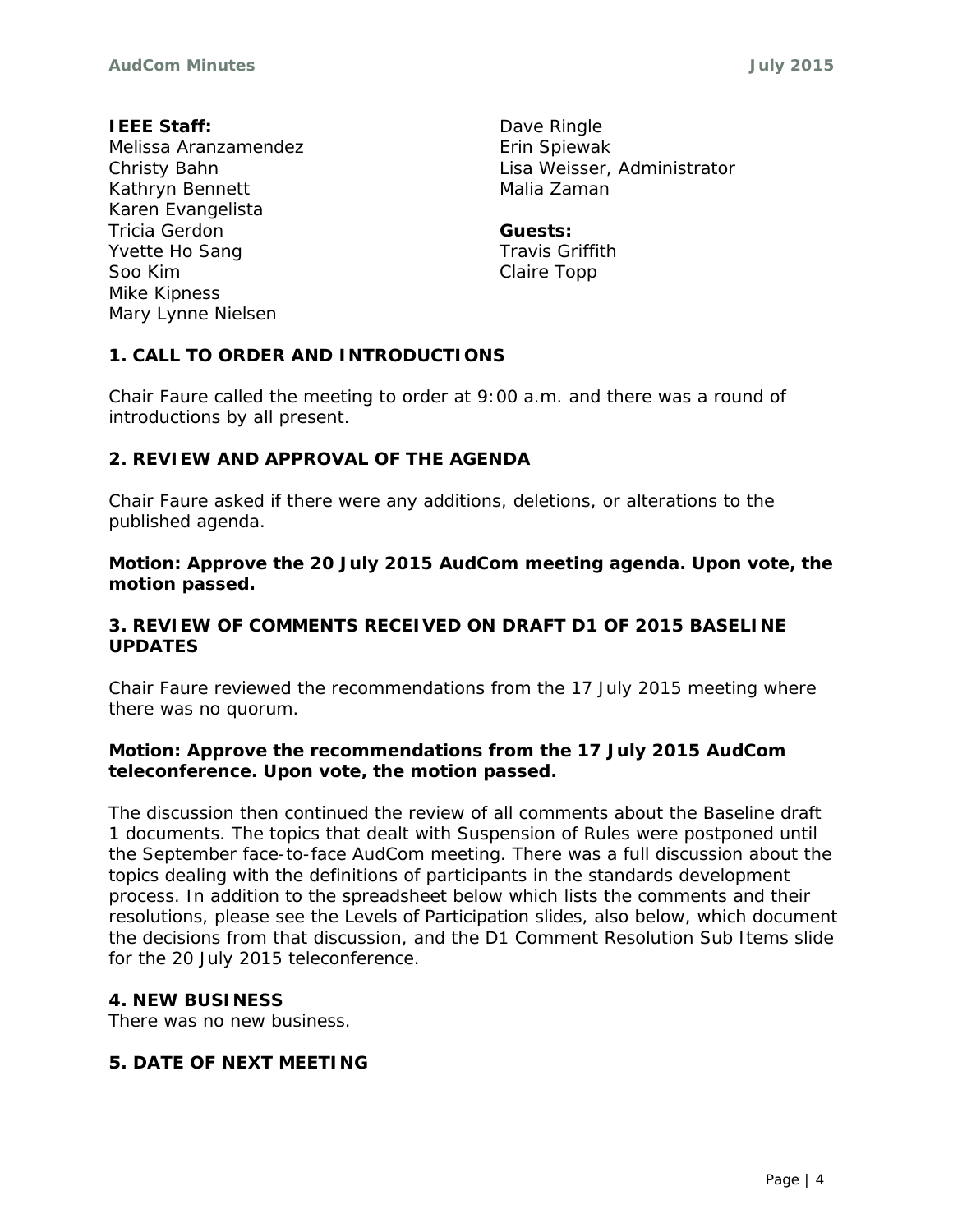The next AudCom teleconference is scheduled for 24 July 2015 at 9:00 a.m. ET.

#### **6. ADJOURNMENT**

The meeting was adjourned at 11:00 a.m.

\*\*\*\*\*\*\*\*\*\*

# **IEEE-SA Standards Board Audit Committee (AudCom) Unapproved Minutes**

24 July 2015 9:00 a.m. - 11:00 a.m. ET Webex Teleconference

#### **Members:**

Jean-Philippe Faure, Chair James Gilb Gary Hoffman Michael Janezic Ron Petersen Annette Reilly Gary Robinson (until 9:30) Howard Wolfman

#### **Members Absent:**

Ted Olsen Glenn Parsons Adrian Stephens **IEEE Staff:**

Melissa Aranzamendez Karen Evangelista Tricia Gerdon Jonathan Goldberg Yvette Ho Sang Soo Kim Mike Kipness Dave Ringle Erin Spiewak Lisa Weisser, Administrator Malia Zaman

**Guests:**  Peter Balma

# **1. CALL TO ORDER AND INTRODUCTIONS**

Chair Faure called the meeting to order at 9:00 a.m. and there was a round of introductions by all present.

# **2. REVIEW AND APPROVAL OF THE AGENDA**

Chair Faure asked if there were any additions, deletions, or alterations to the published agenda.

### **Motion: Approve the 24 July 2015 AudCom meeting agenda. Upon vote, the motion passed.**

# **3. REVIEW OF COMMENTS RECEIVED ON DRAFT D1 OF 2015 BASELINE UPDATES**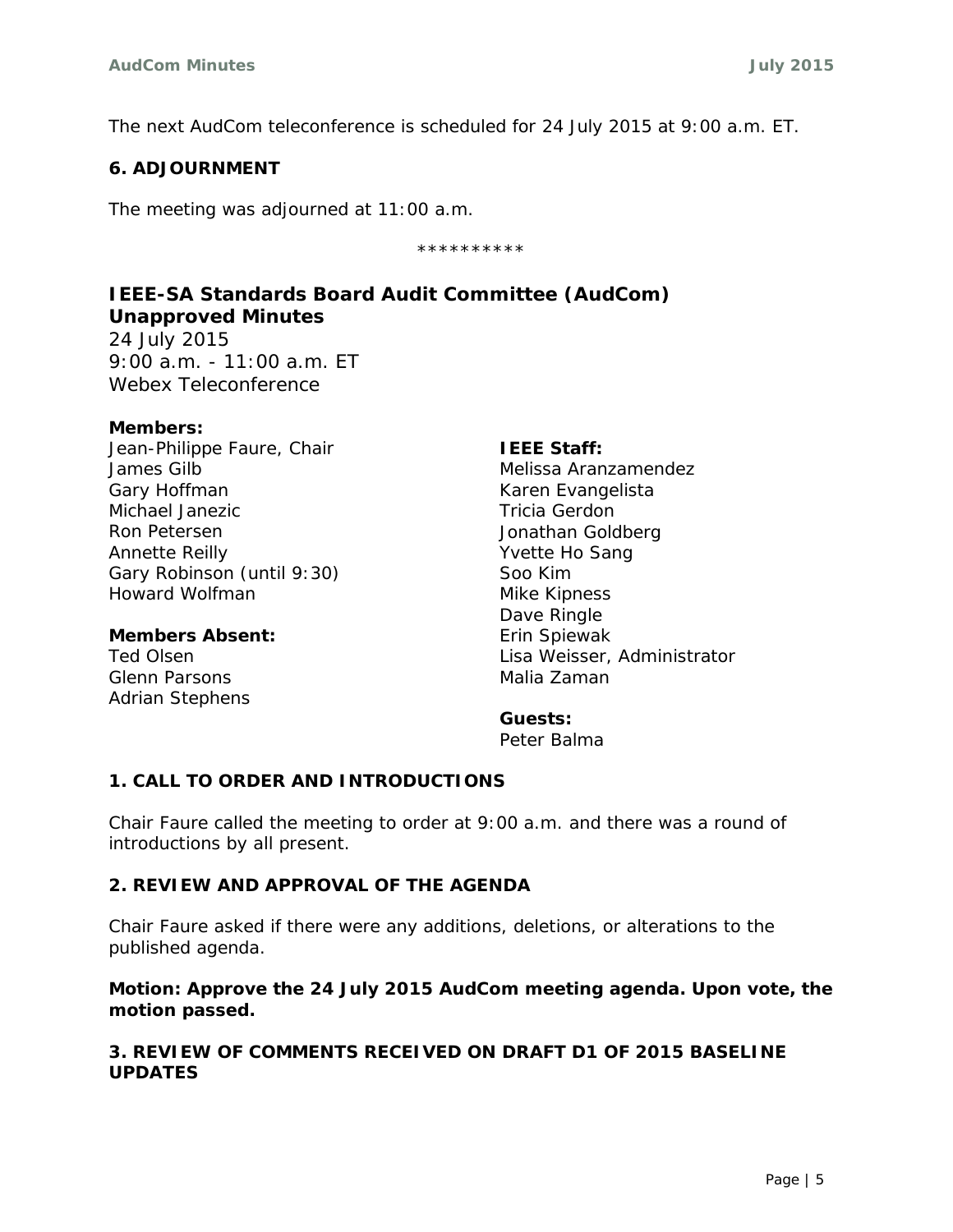The discussion continued the review of all comments about the Baseline draft 1 documents. Please see the spreadsheet below, which lists the comments received and their resolutions. This teleconference completed the discussion of the comments that were listed on the spreadsheet, with the exception of items postponed to the September AudCom meeting, including those about Suspension of Rules, and those that have a resolution of defer to discussion about the D2 draft version of the Baselines. In addition to the spreadsheet below which lists the comments and their resolutions, please see the D1 Comment Resolution Sub Items slide for the 24 July 2015 teleconference, which includes the recommended schedule for the Baseline updates.

# **4. NEW BUSINESS**

There was no new business.

### **5. DATE OF NEXT MEETING**

The next AudCom meeting is scheduled for 1 September 2015 at 1:00 p.m. in Tokyo, Japan.

#### **6. ADJOURNMENT**

The meeting was adjourned at 11:00 a.m.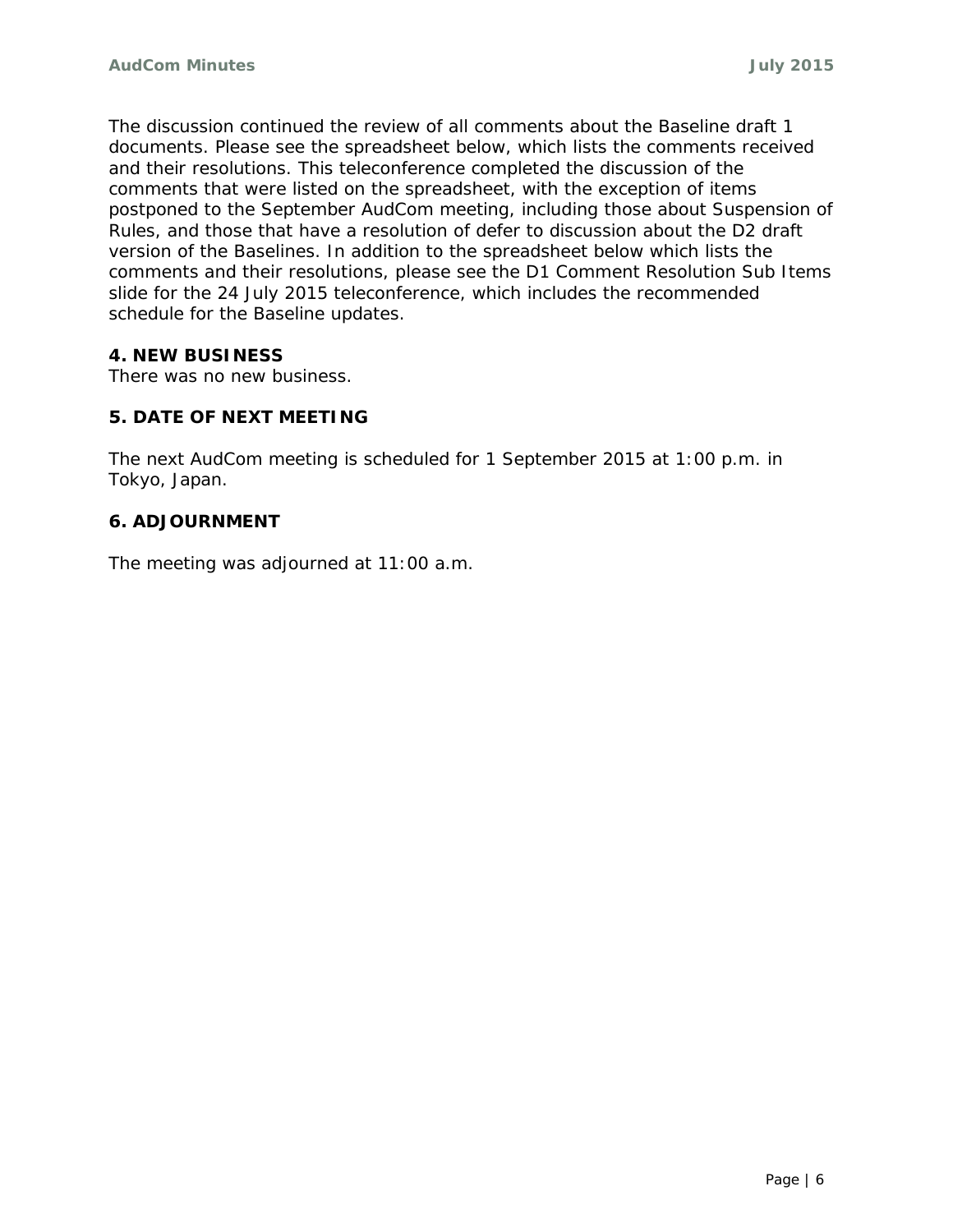|                  | AudCom D1 baselines comment resolutions |                      |                           |      |              |                      |           |                                                |                                                                                                                                                                                                                                                  |                                                                                                                                                                                                                                                                                                                                                                                                                                                                                               |                                                                                                                                                                                                                                                                                                                                                                                               |           |
|------------------|-----------------------------------------|----------------------|---------------------------|------|--------------|----------------------|-----------|------------------------------------------------|--------------------------------------------------------------------------------------------------------------------------------------------------------------------------------------------------------------------------------------------------|-----------------------------------------------------------------------------------------------------------------------------------------------------------------------------------------------------------------------------------------------------------------------------------------------------------------------------------------------------------------------------------------------------------------------------------------------------------------------------------------------|-----------------------------------------------------------------------------------------------------------------------------------------------------------------------------------------------------------------------------------------------------------------------------------------------------------------------------------------------------------------------------------------------|-----------|
|                  |                                         |                      |                           |      |              |                      |           |                                                |                                                                                                                                                                                                                                                  |                                                                                                                                                                                                                                                                                                                                                                                                                                                                                               |                                                                                                                                                                                                                                                                                                                                                                                               |           |
| Commer<br>Number | Person                                  | Person's<br>comment  | ponsor                    | SCC1 | SCC2         | <b>VG-individual</b> | VG-entity | Line no                                        | Comment                                                                                                                                                                                                                                          | Proposed change                                                                                                                                                                                                                                                                                                                                                                                                                                                                               | <b>AudCom disposition</b>                                                                                                                                                                                                                                                                                                                                                                     | Date      |
| 1                | Yve                                     |                      |                           |      |              |                      |           | <b>NA</b>                                      | t needs to be clear that we are defining<br>'Participant" for standards development activities;<br>it may be clearer to include the WG voting and<br>Sponsor balloting; if we delete "including but not<br>limited to" we should include "e.g.," | Participant: A participant is an individual who participates in the Working<br>Group/Sponsor standards development activities, e.g., including but not limited<br>to: attending meetings, joining one of the Working Group/Sponsor's email<br>reflectors, or participating in the Working Group voting or Sponsor balloting<br>process.                                                                                                                                                       | Addressed in "participant" motions                                                                                                                                                                                                                                                                                                                                                            | 7/24/2015 |
| $\overline{2}$   | Gary Hoffman                            | 1                    | x                         | x    | IX           | Ix                   | x         | Ad Hoc                                         | am having difficulty understanding the reason to<br>add definition text to the baselines.                                                                                                                                                        | Suggest the Ad Hoc consider a two step approach: 1) Revise Baselines to<br>ensure they are in conformance with Bylaws Clause 5.2.1 and with OpMan<br>Clause 5.3.3. 2) After the Baselines are approved by SASB, the focus of this<br>Ad Hoc should be the creation of AudCom Guidelines where guidance is<br>provided to preparers of various P&P's on information from this Ad Hoc is<br>provide definitions and other important information to aide in their development<br>of their P&P's. | Resolved                                                                                                                                                                                                                                                                                                                                                                                      | 7/24/2015 |
|                  | Gary Hoffman<br><b>JPF</b>              | 8<br>$6\overline{6}$ | $\boldsymbol{\mathsf{x}}$ |      | $\mathsf{x}$ |                      |           | 88                                             | < <comment block="" empty="">&gt;<br/>Joint sponsorship is called co-sponsorship in the</comment>                                                                                                                                                | Change the occurrences of joint sponsor, joint sponsorship, jointly sponsor,                                                                                                                                                                                                                                                                                                                                                                                                                  | Adrian moves to delete 2.1.1, seconded by Gary.                                                                                                                                                                                                                                                                                                                                               | 7/7/2015  |
|                  |                                         |                      |                           |      |              |                      |           | 214<br>215<br>464<br>468<br>471<br>475<br>1111 | SASB OpsMan approved in March                                                                                                                                                                                                                    | etc with co-sponsor, co-sponsorship                                                                                                                                                                                                                                                                                                                                                                                                                                                           | Passed without opposition.<br>JP moves to in Clause 2.1 change "the sole<br>sponsor or a joint sponsor" with "the sole sponsor<br>or the primary sponsor", seconded by Howard.<br>Passed without opposition.<br>Adrian moves to instruct Ted to review the<br>instances of "joint" and replace with "co-" where it<br>relates to joint sponsorship. JP Seconds. Passed<br>without opposition. |           |
| 5                | CAG ad hoc on<br>P&Ps                   |                      |                           |      |              |                      | X         |                                                | 265 The term "Sponsor" is used throughout both                                                                                                                                                                                                   | 1.0.2 Modifications to These Procedures                                                                                                                                                                                                                                                                                                                                                                                                                                                       | See resolution of comment #4                                                                                                                                                                                                                                                                                                                                                                  | 7/7/2015  |
|                  |                                         |                      |                           |      |              |                      |           |                                                | individual and entity WG baselines, but with the<br>allowance for joint sponsorship, "Sponsor" should                                                                                                                                            | This clause shall not be modified, except to identify Working Group.                                                                                                                                                                                                                                                                                                                                                                                                                          |                                                                                                                                                                                                                                                                                                                                                                                               |           |
|                  |                                         |                      |                           |      |              |                      |           |                                                | be defined as the primary sponsor in instances<br>where there is joint sponsorship.                                                                                                                                                              | These Policies and Procedures outline the orderly transaction of business by<br>the Working Group name Working Group [, hereinafter referred to as "the<br>Working Group"].                                                                                                                                                                                                                                                                                                                   |                                                                                                                                                                                                                                                                                                                                                                                               |           |
|                  |                                         |                      |                           |      |              |                      |           |                                                |                                                                                                                                                                                                                                                  | The Working Group may amend these procedures with the approval of its<br>Sponsor ("Sponsor" is defined as "primary Sponsor" in the case of co-<br>sponsored projects).                                                                                                                                                                                                                                                                                                                        |                                                                                                                                                                                                                                                                                                                                                                                               |           |
| 6                | Gary Hoffman                            | $\overline{1}$       | Ιx                        |      |              |                      |           |                                                | 328 Clause 1.0.1 can you explain why it is necessary<br>to modify this clause. In essense it seems like<br>change for the sake of change without a<br>substantive reason to make this change.                                                    | Unless a plausable argument can be made to make the proposed changes, I<br>prefer to leave the text as is.                                                                                                                                                                                                                                                                                                                                                                                    | James moves to recommend to SASB removal of<br>Participants engaged in the development of<br>standards shall comply with applicable federal,<br>state.<br>and international laws." from the baselines. Adrian<br>seconds. Motion passed without opposition.<br>Adrian moves to append to the title of 1.0.1 "and<br>these procedures". James seconded. Motion<br>passed without opposition.   | 7/7/2015  |
|                  | Gary Hoffman                            | 41                   |                           |      | Ιx           |                      |           | 373                                            | Clause 2.0: mention should be made here of the<br>overarching principles of Clause 5.1.2, Duties of<br>he Sponsor                                                                                                                                | Add statement as another numbered item with proposed text: Adhere to<br>Clause 5.1.2 with regard to the duties of the Sponsor. While this Committee<br>reports to the Board, it should have exactly the same rules.                                                                                                                                                                                                                                                                           | No change needed                                                                                                                                                                                                                                                                                                                                                                              | 7/7/2015  |
| 8                | Gary Hoffman                            | $\overline{2}$       |                           |      |              |                      |           | 387                                            | Clause 2.0, there is nothing that says when the<br>Working Group can operate as a working group.                                                                                                                                                 | I propose adding an item a) that states: The proposed Working Group shall<br>not perform work as a Working Group without an approved PAR. The current<br>a) becomes b) and so on.                                                                                                                                                                                                                                                                                                             | No change needed                                                                                                                                                                                                                                                                                                                                                                              | 7/7/2015  |
| 9                | Gary Hoffman                            | 40                   |                           |      | Ιx           |                      |           |                                                | 395 What about ballot process itself?                                                                                                                                                                                                            | Add 4) Conduct ballots in accordance with Clause 5.4 of the IEEE-SA<br>Standards Board Operations Manual.                                                                                                                                                                                                                                                                                                                                                                                     | No change needed                                                                                                                                                                                                                                                                                                                                                                              | 7/7/2015  |
| 10               | Gary Hoffman                            | 42                   |                           |      |              |                      |           | 412-428                                        | Sub-Clauses 2.1 and 2.1.1 are not needed if the<br>line above citing Duties of the Sponsor is added to<br>the numbered list in Clause 2.0                                                                                                        | Add text above to 2.0 and delete 2.1 and 2.1.1. Simpler text, citing superior<br>IEEE approved policies procedures, and no redundance is always better.                                                                                                                                                                                                                                                                                                                                       | No change needed (2.1.1 was removed per motion<br>on comment #4)                                                                                                                                                                                                                                                                                                                              | 7/7/2015  |
| 11               | Gary Hoffman                            | 37                   |                           |      |              |                      |           |                                                | 419 Clause 2.0: mention should be made here of the<br>overarching principles of Clause 5.1.2, Duties of<br>the Sponsor                                                                                                                           | Add statement as another numbered item with proposed text: Adhere to<br>Clause 5.1.2 with regard to the duties of the Sponsor.                                                                                                                                                                                                                                                                                                                                                                | No change needed                                                                                                                                                                                                                                                                                                                                                                              | 7/7/2015  |
| 12               | Gary Hoffman                            | 20                   | X                         |      |              |                      |           |                                                | 424 Clause 2.0: mention should be made here of the<br>overarching principles of Clause 5.1.2, Duties of<br>the Sponsor                                                                                                                           | Add statement as another numbered item with proposed text: Adhere to<br>Clause 5.1.2 with regard to the duties of the Sponsor.                                                                                                                                                                                                                                                                                                                                                                | No change needed                                                                                                                                                                                                                                                                                                                                                                              | 7/7/2015  |
| 13               | Gary Hoffman                            | 19                   |                           |      |              |                      |           |                                                | 442 What about ballot process itself?                                                                                                                                                                                                            | Add 4) Conduct ballots in accordance with Clause 5.4 of the IEEE-SA<br>Standards Board Operations Manual.                                                                                                                                                                                                                                                                                                                                                                                     | No change needed                                                                                                                                                                                                                                                                                                                                                                              | 7/7/2015  |
| 14               | Garv Hoffman                            | 21                   | X                         |      |              |                      |           | 458-476                                        | Sub-Clauses 2.1 and 2.1.1 are not needed if the<br>line above citing Duties of the Sponsor is added to<br>the numbered list in Clause 2.0                                                                                                        | Add text above to 2.0 and delete 2.1 and 2.1.1. Simpler text, citing superior<br>IEEE approved policies procedures, and no redundance is always better.                                                                                                                                                                                                                                                                                                                                       | No change needed (2.1.1 was removed per motion<br>on comment #4)                                                                                                                                                                                                                                                                                                                              | 7/7/2015  |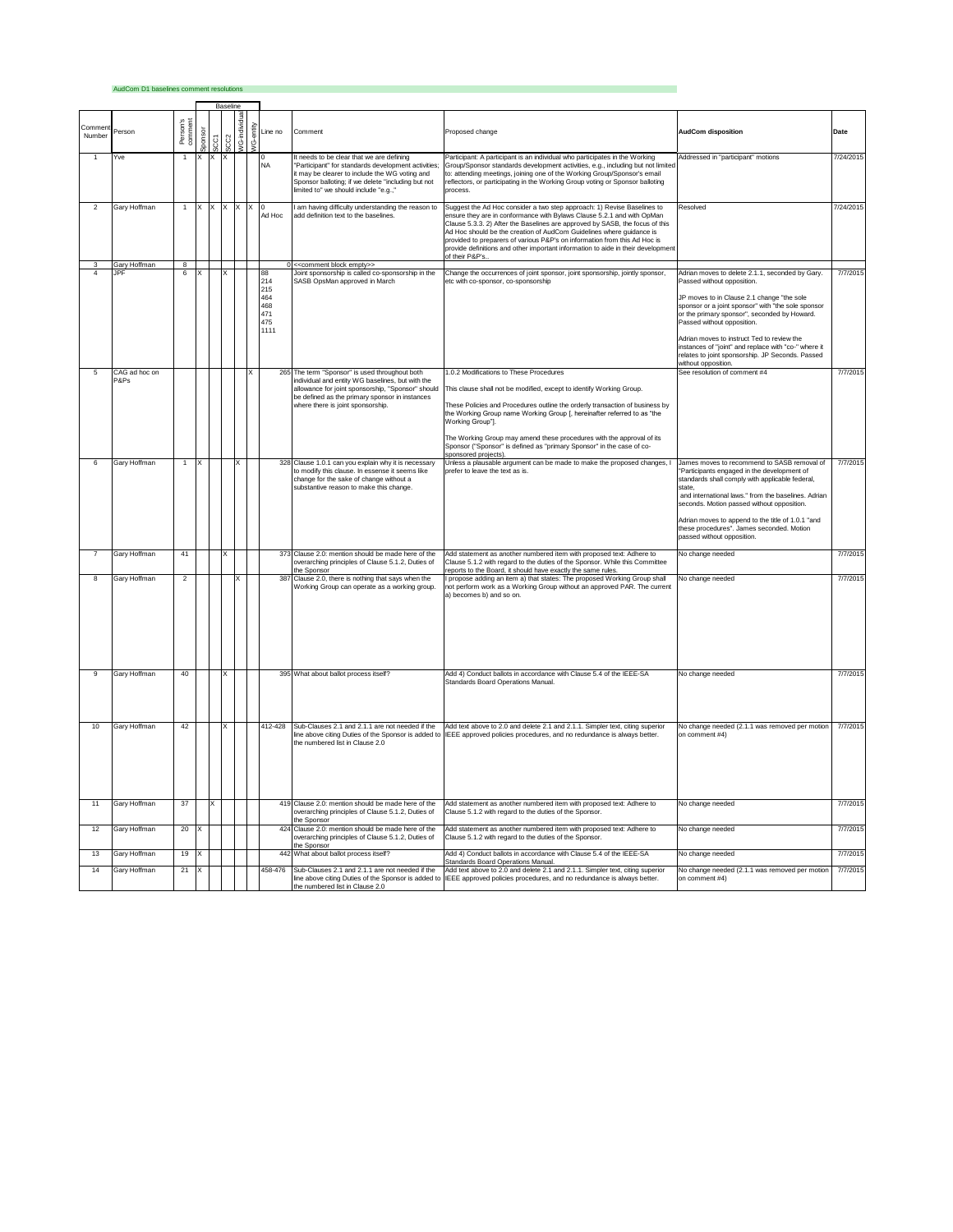| 15 | CAG ad hoc on         |                |                     |          |    | 619-620   | Re Item 23 of the AudCom baseline P&P updates 4.0. Working Group Membership                                                                                                                                                                                                                                                                                                                                                                                                                                                                                                                                                                                                                                                                                                                                                                                                                                                                                                                                                                                                                                                                                                                   |                                                                                                                                                                                                                                                                                                                                                                                                                                                                                                                                                                                                                                                                                                                                                                                                                                                                                                                                                                                                                                                                                                                                                                                                                                                                                                                                                                                                                                        | Resolved                                                                                                                                                                                                                                                                                                                            | 7/24/2015 |
|----|-----------------------|----------------|---------------------|----------|----|-----------|-----------------------------------------------------------------------------------------------------------------------------------------------------------------------------------------------------------------------------------------------------------------------------------------------------------------------------------------------------------------------------------------------------------------------------------------------------------------------------------------------------------------------------------------------------------------------------------------------------------------------------------------------------------------------------------------------------------------------------------------------------------------------------------------------------------------------------------------------------------------------------------------------------------------------------------------------------------------------------------------------------------------------------------------------------------------------------------------------------------------------------------------------------------------------------------------------|----------------------------------------------------------------------------------------------------------------------------------------------------------------------------------------------------------------------------------------------------------------------------------------------------------------------------------------------------------------------------------------------------------------------------------------------------------------------------------------------------------------------------------------------------------------------------------------------------------------------------------------------------------------------------------------------------------------------------------------------------------------------------------------------------------------------------------------------------------------------------------------------------------------------------------------------------------------------------------------------------------------------------------------------------------------------------------------------------------------------------------------------------------------------------------------------------------------------------------------------------------------------------------------------------------------------------------------------------------------------------------------------------------------------------------------|-------------------------------------------------------------------------------------------------------------------------------------------------------------------------------------------------------------------------------------------------------------------------------------------------------------------------------------|-----------|
|    | P&Ps                  |                |                     |          |    |           | 4.0: There are multiple ways of defining voting and 4.1 Overview                                                                                                                                                                                                                                                                                                                                                                                                                                                                                                                                                                                                                                                                                                                                                                                                                                                                                                                                                                                                                                                                                                                              |                                                                                                                                                                                                                                                                                                                                                                                                                                                                                                                                                                                                                                                                                                                                                                                                                                                                                                                                                                                                                                                                                                                                                                                                                                                                                                                                                                                                                                        |                                                                                                                                                                                                                                                                                                                                     |           |
|    |                       |                |                     |          |    |           | non-voting members. Keep the designations<br>separate for now.                                                                                                                                                                                                                                                                                                                                                                                                                                                                                                                                                                                                                                                                                                                                                                                                                                                                                                                                                                                                                                                                                                                                | This clause shall not be modified except to be compliant with the Sponsor's<br>procedures.                                                                                                                                                                                                                                                                                                                                                                                                                                                                                                                                                                                                                                                                                                                                                                                                                                                                                                                                                                                                                                                                                                                                                                                                                                                                                                                                             |                                                                                                                                                                                                                                                                                                                                     |           |
|    |                       |                |                     |          |    |           |                                                                                                                                                                                                                                                                                                                                                                                                                                                                                                                                                                                                                                                                                                                                                                                                                                                                                                                                                                                                                                                                                                                                                                                               | Working Group membership is by entity. An entity shall be an Advanced Entity<br>Member of the IEEE-SA, declare their intent to join the Working Group, and<br>pay any services fee, if established, to be a member of the Working Group.<br>Non-voting members shall fulfill the requirements for voting membership<br>determined by the Sponsor and the Working Group to gain and maintain<br>membership in the Working Group. For other information on participation in<br>the Working Group, see Subclause 5.2.1.2 of the IEEE-SA Standards Board<br>Bylaws.                                                                                                                                                                                                                                                                                                                                                                                                                                                                                                                                                                                                                                                                                                                                                                                                                                                                        |                                                                                                                                                                                                                                                                                                                                     |           |
|    |                       |                |                     |          |    |           |                                                                                                                                                                                                                                                                                                                                                                                                                                                                                                                                                                                                                                                                                                                                                                                                                                                                                                                                                                                                                                                                                                                                                                                               | An entity shall have one Designated Representative (DR) and may have more<br>than one alternate (DRA) participating in the Working Group. The Entity<br>Member Representative of the entity determines the DR/DRA for the Working<br>Group. The assignment of a DR/DRA can change throughout the life of the<br>Working Group. It is the entity's responsibility to notify the Working Group<br>Secretary of changes to the DR/DRA assignment. Only the DR is eligible to<br>vote on behalf of the entity for all Working Group matters. If the DR is unable<br>to vote at a meeting, one DRA will be recognized at the start of the meeting to<br>vote on the DR's behalf. Membership in the Working Group shall give the DR<br>the right to vote on all Working Group matters provided voting rights are<br>maintained as given in Clause 4.2.                                                                                                                                                                                                                                                                                                                                                                                                                                                                                                                                                                                       |                                                                                                                                                                                                                                                                                                                                     |           |
|    |                       |                |                     |          |    |           |                                                                                                                                                                                                                                                                                                                                                                                                                                                                                                                                                                                                                                                                                                                                                                                                                                                                                                                                                                                                                                                                                                                                                                                               | Each DR/DRA can vote for only one entitymember of the Working Group; no<br>one DR/DRA representative can represent the interests of more than one<br>entitymember of the Working Group except for a temporary proxy vote.                                                                                                                                                                                                                                                                                                                                                                                                                                                                                                                                                                                                                                                                                                                                                                                                                                                                                                                                                                                                                                                                                                                                                                                                              |                                                                                                                                                                                                                                                                                                                                     |           |
| 16 | Gary Hoffman          | 3              |                     | $\times$ |    |           | 656 The word individual should be changed to                                                                                                                                                                                                                                                                                                                                                                                                                                                                                                                                                                                                                                                                                                                                                                                                                                                                                                                                                                                                                                                                                                                                                  |                                                                                                                                                                                                                                                                                                                                                                                                                                                                                                                                                                                                                                                                                                                                                                                                                                                                                                                                                                                                                                                                                                                                                                                                                                                                                                                                                                                                                                        | No change                                                                                                                                                                                                                                                                                                                           | 7/24/2015 |
| 17 | <b>JPF</b>            | 1              |                     |          | X. |           | participant<br>669 Wrong clause reference                                                                                                                                                                                                                                                                                                                                                                                                                                                                                                                                                                                                                                                                                                                                                                                                                                                                                                                                                                                                                                                                                                                                                     | Change "Clause 4.2" with "Clause 4.1.1"                                                                                                                                                                                                                                                                                                                                                                                                                                                                                                                                                                                                                                                                                                                                                                                                                                                                                                                                                                                                                                                                                                                                                                                                                                                                                                                                                                                                | JP moves to accept the proposed change. Howard<br>seconded. Motion passed without opposition                                                                                                                                                                                                                                        | 7/7/2015  |
| 18 | <b>JPF</b>            | $\overline{2}$ |                     |          | x  |           | 699 Membership is revoked                                                                                                                                                                                                                                                                                                                                                                                                                                                                                                                                                                                                                                                                                                                                                                                                                                                                                                                                                                                                                                                                                                                                                                     | Change "its voting privilege may be revoked" with "its membership (and voting<br>privilege) may be revoked"                                                                                                                                                                                                                                                                                                                                                                                                                                                                                                                                                                                                                                                                                                                                                                                                                                                                                                                                                                                                                                                                                                                                                                                                                                                                                                                            | James moved to change "The Chair shall notify, in<br>writing, a member that has lost its membership"<br>with "The Chair shall notify, in writing, a member<br>that has lost its voting privileges" and change<br>"membership" in the next sentence with "voting<br>privileges". Mike seconded. Motion carried without<br>opposition | 7/24/2015 |
| 19 | Gary Hoffman          | $\overline{4}$ |                     | ΙX       |    |           | 673 Attendance credit is granted                                                                                                                                                                                                                                                                                                                                                                                                                                                                                                                                                                                                                                                                                                                                                                                                                                                                                                                                                                                                                                                                                                                                                              | Change to: A participant shall be considered attending the meeting if                                                                                                                                                                                                                                                                                                                                                                                                                                                                                                                                                                                                                                                                                                                                                                                                                                                                                                                                                                                                                                                                                                                                                                                                                                                                                                                                                                  | Gary H. Change "Attendance credit is granted to<br>those who attend at least 50% of" with "A<br>participant shall be considered attending the<br>meeting if those who attend at least 50% of". Ron<br>seconded. Motion carried without opposition                                                                                   | 7/24/2015 |
| 20 | Gary Hoffman          | 5              |                     | X        |    | 685-686   | The sentence: "All membership privileges and<br>rights shall be restored after attending the second<br>consecutive meeting." is inconsistent with the<br>sentence just before.                                                                                                                                                                                                                                                                                                                                                                                                                                                                                                                                                                                                                                                                                                                                                                                                                                                                                                                                                                                                                | This sentence should be deleted as the previous sentence is adequate and<br>this follow on sentence seems to indicate that the prior member does not need<br>to request re-instatement.                                                                                                                                                                                                                                                                                                                                                                                                                                                                                                                                                                                                                                                                                                                                                                                                                                                                                                                                                                                                                                                                                                                                                                                                                                                | Gary H. moved to change "membership" with<br>'voting privilege" in the two last paragragh of the<br>clause. Howard seconded. Motion carried without<br>opposition                                                                                                                                                                   | 7/24/2015 |
| 21 | CAG ad hoc on<br>P&Ps |                |                     |          |    | X 695-701 | Re: Item 1 of the AudCom P&P baseline updates<br>4.3d - eliminate redundancy ("entity address")                                                                                                                                                                                                                                                                                                                                                                                                                                                                                                                                                                                                                                                                                                                                                                                                                                                                                                                                                                                                                                                                                               | 4.3. Working Group Membership Roster<br>This clause shall not be modified except for the distribution of the roster or to<br>be compliant with the Sponsor's procedures.                                                                                                                                                                                                                                                                                                                                                                                                                                                                                                                                                                                                                                                                                                                                                                                                                                                                                                                                                                                                                                                                                                                                                                                                                                                               | Ron moved change bullets d) to become<br>d) Member representative<br>1) Entity name and address<br>2) Designated Representative (indicated by "DR"),                                                                                                                                                                                | 7/24/2015 |
|    |                       |                |                     |          |    |           |                                                                                                                                                                                                                                                                                                                                                                                                                                                                                                                                                                                                                                                                                                                                                                                                                                                                                                                                                                                                                                                                                                                                                                                               | A Working Group roster is a vital aspect of standards development. It serves<br>as a record of members and observers in the Working Group and is an initial<br>tool if an issue of indemnification arises during the process of standards<br>development. A Working Group officer or designee shall maintain a current<br>and accurate roster of members and observers in the Working Group. The<br>roster shall include at least the following:<br>a) Title of the Sponsor and its designation.<br>b) Title of the Working Group and its designation.<br>c) Officers: Chair, [Vice-Chair,] Secretary, [and Treasurer].<br>d) Member representativesentities and DRs/DRAss-(including names,<br>addresses, and affiliations)<br>1) Entity name and address<br>2) Designated Representative (indicated by "DR"), representative email<br>address, and entity address, and affiliation.<br>3) Alternate(s) (indicated by "DRA"), representative email address, and entity<br>address(es), and affiliation(s).<br>e) Observer (Including names, entity name, addresses, and affiliations).<br>f) Non-voting administrative positions (including names and addresses).<br>All Working Group members are required to review their information contained<br>in the roster following each meeting they attend. If a Working Group meets<br>only virtually, it shall determine a schedule to check the accuracy of the roster<br>periodically. | representative email address and affiliation(s).<br>3) Alternate(s) (indicated by "DRA"), representative<br>email address and affiliation(s). Mike seconded.<br>Motion carried without opposition                                                                                                                                   |           |
| 22 | <b>JPF</b>            | 3              |                     |          |    |           | 701 Membership is by entity. A person cannot lost his                                                                                                                                                                                                                                                                                                                                                                                                                                                                                                                                                                                                                                                                                                                                                                                                                                                                                                                                                                                                                                                                                                                                         | A copy of the Working Group roster shall be supplied to the IEEE Standards<br>Association at least annually by a Working Group officer or designee. Due to<br>Change the sentence with "A member that has lost its membership shall have                                                                                                                                                                                                                                                                                                                                                                                                                                                                                                                                                                                                                                                                                                                                                                                                                                                                                                                                                                                                                                                                                                                                                                                               | Withdraw by commenter                                                                                                                                                                                                                                                                                                               | 7/24/2015 |
|    |                       |                |                     |          |    |           | or her membership.                                                                                                                                                                                                                                                                                                                                                                                                                                                                                                                                                                                                                                                                                                                                                                                                                                                                                                                                                                                                                                                                                                                                                                            | its membership reinstated by attendance at two consecutive meetings of the<br>Working Group and upon request for member status. All member voting<br>privileges and rights shall be restored after attending the second consecutive<br>meeting"                                                                                                                                                                                                                                                                                                                                                                                                                                                                                                                                                                                                                                                                                                                                                                                                                                                                                                                                                                                                                                                                                                                                                                                        |                                                                                                                                                                                                                                                                                                                                     |           |
| 23 | Gary Hoffman          | 6              |                     | X        |    |           | 714 A member is a participant. Therefore, "members<br>and participants" is not a correct statement.                                                                                                                                                                                                                                                                                                                                                                                                                                                                                                                                                                                                                                                                                                                                                                                                                                                                                                                                                                                                                                                                                           | Two solutions are acceptable and others may be possible: participants or<br>members and non-members                                                                                                                                                                                                                                                                                                                                                                                                                                                                                                                                                                                                                                                                                                                                                                                                                                                                                                                                                                                                                                                                                                                                                                                                                                                                                                                                    | Defered to discussion on baseline D2                                                                                                                                                                                                                                                                                                | 7/24/2015 |
| 24 | Olsen                 |                | $X$ $X$ $X$ $X$ $X$ |          |    |           | 715 At present, clause 4.0 is empty. Add text to it, and See comment.<br>change the title from Membership to (perhaps)<br>Participation and Membership, or alternatively,<br>simply Participation.<br>Those who engage in development or balloting of<br>a standard are termed participants. A participant<br>is an individual who participates in the Working<br>Group/Sponsor activities, including but not limited<br>to: attending meetings (whether face-to-face, or<br>electronically), joining one of the Working Group<br>or Sponsor's E-Mail reflectors, or involvement in<br>the balloting process. Participants are further<br>classifired as voting members, members, or non-<br>members.<br>A voting member is a participant that has satisfied<br>the requirements for voting membership, as<br>defined in Clause 4.<br>A non-voting member is a participant that has<br>satisfied the requirements for membership, as<br>defined in Clause 4, but does not have the right to<br>vote.<br>All participants who are neither voting members or<br>non-voting members are classified as non-<br>members. Non-members may be further<br>classified by such terms as correspondents, |                                                                                                                                                                                                                                                                                                                                                                                                                                                                                                                                                                                                                                                                                                                                                                                                                                                                                                                                                                                                                                                                                                                                                                                                                                                                                                                                                                                                                                        | Resolved                                                                                                                                                                                                                                                                                                                            | 7/24/2015 |
|    |                       |                |                     |          |    |           | emeritus, honorary, E-Mail, observer, balloters,<br>aspirants, and other terms, and are collectively<br>referred to as non-members.                                                                                                                                                                                                                                                                                                                                                                                                                                                                                                                                                                                                                                                                                                                                                                                                                                                                                                                                                                                                                                                           |                                                                                                                                                                                                                                                                                                                                                                                                                                                                                                                                                                                                                                                                                                                                                                                                                                                                                                                                                                                                                                                                                                                                                                                                                                                                                                                                                                                                                                        |                                                                                                                                                                                                                                                                                                                                     |           |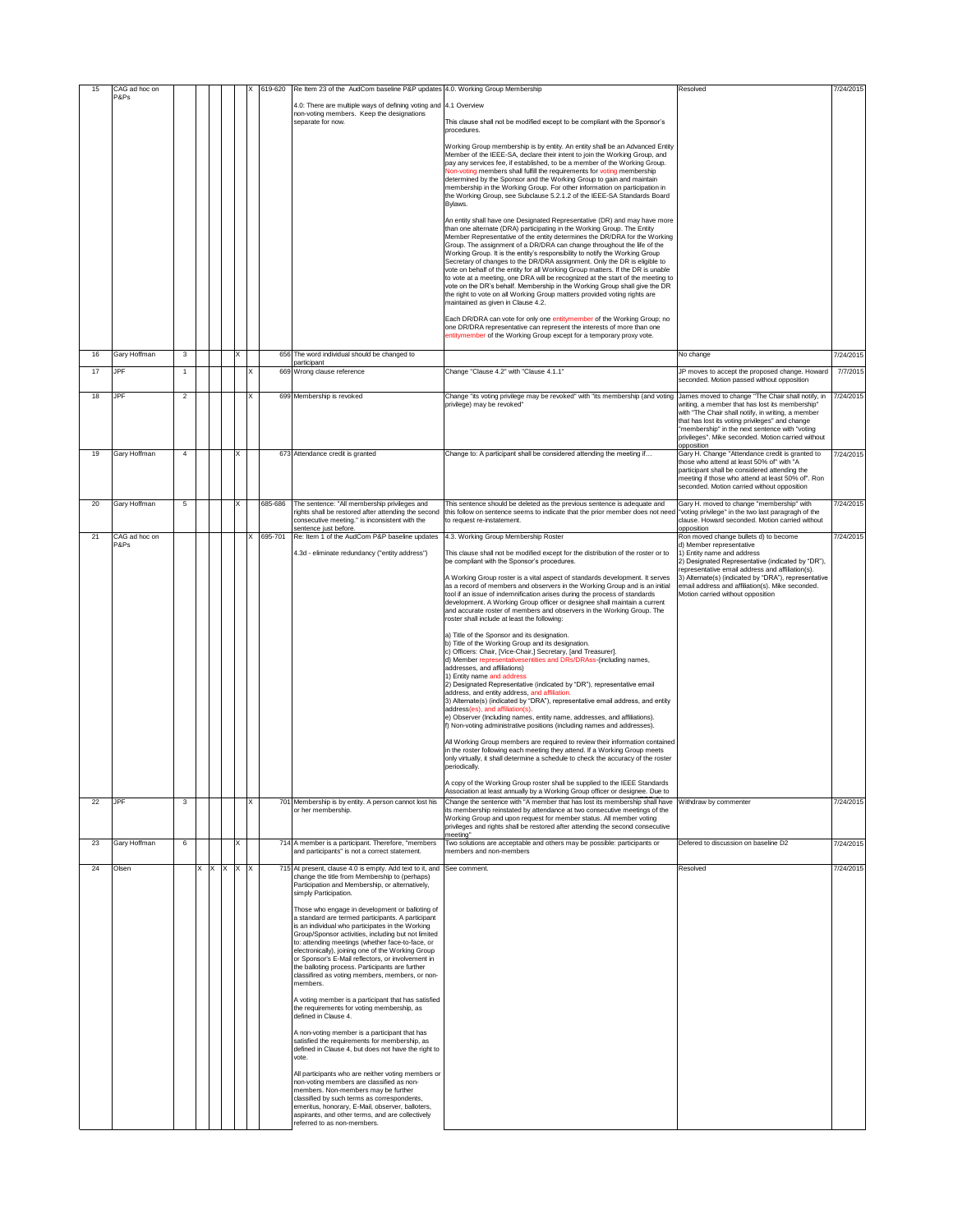| 25       | Gary Hoffman                 |          |          |   |   |               |   | 718-719    | A member is a participant. Therefore, "members<br>and participants" is not a correct statement.                                                                                                                                                                                                                                                                                                                        | Change to participants                                                                                                                                                                                                                                                                                                                                                                                                                                                                                                                      | Defered to discussion on baseline D2                                                                                                                                                                                   | 7/24/2015              |
|----------|------------------------------|----------|----------|---|---|---------------|---|------------|------------------------------------------------------------------------------------------------------------------------------------------------------------------------------------------------------------------------------------------------------------------------------------------------------------------------------------------------------------------------------------------------------------------------|---------------------------------------------------------------------------------------------------------------------------------------------------------------------------------------------------------------------------------------------------------------------------------------------------------------------------------------------------------------------------------------------------------------------------------------------------------------------------------------------------------------------------------------------|------------------------------------------------------------------------------------------------------------------------------------------------------------------------------------------------------------------------|------------------------|
| 26       | Gary Hoffman                 | 9        |          |   |   | X             |   | 724-725    | Not a correct statement: Members and other                                                                                                                                                                                                                                                                                                                                                                             | Change to: Participants: for each include name, email address, affiliation and                                                                                                                                                                                                                                                                                                                                                                                                                                                              | Defered to discussion on baseline D2                                                                                                                                                                                   | 7/24/2015              |
|          |                              |          |          |   |   |               |   |            | participants: for each, include name, email                                                                                                                                                                                                                                                                                                                                                                            | if member or non-member                                                                                                                                                                                                                                                                                                                                                                                                                                                                                                                     |                                                                                                                                                                                                                        |                        |
|          |                              |          |          |   |   |               |   |            | address, affiliation, and membership status (e.g.,<br>participant, member, etc.).                                                                                                                                                                                                                                                                                                                                      |                                                                                                                                                                                                                                                                                                                                                                                                                                                                                                                                             |                                                                                                                                                                                                                        |                        |
| 27<br>28 | Gary Hoffman<br>Gary Hoffman | 10<br>11 |          |   |   | $\times$<br>X |   | 731-732    | 727 members<br>at least annually                                                                                                                                                                                                                                                                                                                                                                                       | change to participants<br>annually for the previous year                                                                                                                                                                                                                                                                                                                                                                                                                                                                                    | Defered to discussion on baseline D2<br>Gary H. moves to change "at least annually " with<br>"annually for the previous year". Gary R. seconded.                                                                       | 7/24/2015<br>7/7/2015  |
| 29       | Gary Hoffman                 | 12       |          |   |   | X             |   |            | 733 I cannot find the substantiation in the Bylaws and                                                                                                                                                                                                                                                                                                                                                                 | Unless this clause is substantiated within the Bylaws or OpMan, it should be                                                                                                                                                                                                                                                                                                                                                                                                                                                                | Motion passed without opposition<br>Withdrawn by commenter                                                                                                                                                             | 7/7/2015               |
| 30       | <b>JPF</b>                   | 4        |          |   |   |               |   |            | OpMan for Clause for Clause 4.4<br>748 According to the SASB bylaws "observers" in                                                                                                                                                                                                                                                                                                                                     | deleted.<br>Change "observer" with "observer entities and individuals". (No change is                                                                                                                                                                                                                                                                                                                                                                                                                                                       | Withdrawn by commenter                                                                                                                                                                                                 | 7/24/2015              |
|          |                              |          |          |   |   |               |   |            | Entity WGs can be either entities or individuals.                                                                                                                                                                                                                                                                                                                                                                      | recommended about the two other occurrences of observer in lines 734 and<br>736)                                                                                                                                                                                                                                                                                                                                                                                                                                                            |                                                                                                                                                                                                                        |                        |
| 31       | Gary Hoffman                 | 13       |          |   |   | X             |   |            | 758 member is too restrictive for participants of<br>subgroups                                                                                                                                                                                                                                                                                                                                                         | change to: "any participant" so that non-members may get involved in the<br>standards development process.                                                                                                                                                                                                                                                                                                                                                                                                                                  | Resolved                                                                                                                                                                                                               | 7/24/2015              |
| 32<br>33 | Gary Hoffman                 | 14<br>22 | x        |   |   |               |   |            | 761 non-Working Group members<br>764 A member is a participant. Therefore, "members                                                                                                                                                                                                                                                                                                                                    | change to non-members                                                                                                                                                                                                                                                                                                                                                                                                                                                                                                                       | Resolved<br>Defered to discussion on baseline D2                                                                                                                                                                       | 7/24/2015<br>7/24/2015 |
|          | Gary Hoffman                 |          |          |   |   |               |   |            | and participants" is not a correct statement.                                                                                                                                                                                                                                                                                                                                                                          | Two solutions are acceptable and others may be possible: participants or<br>members and non-members                                                                                                                                                                                                                                                                                                                                                                                                                                         |                                                                                                                                                                                                                        |                        |
| 34       | Gary Hoffman                 | 24       | $\times$ |   |   |               |   |            | 765 I cannot find the substantiation in the Bylaws and<br>OpMan for Clause for Clause 4.4                                                                                                                                                                                                                                                                                                                              | Unless this clause is substantiated within the Bylaws or OpMan, it should be<br>deleted.                                                                                                                                                                                                                                                                                                                                                                                                                                                    | Withdrawn by commenter                                                                                                                                                                                                 | 7/7/2015               |
| 35       | Gary Hoffman                 | 23       | Ιx       |   |   |               |   |            | 767 the word member should not be used                                                                                                                                                                                                                                                                                                                                                                                 | Replace with participant                                                                                                                                                                                                                                                                                                                                                                                                                                                                                                                    | Defered to discussion on baseline D2                                                                                                                                                                                   | 7/24/2015              |
| 36       | Gary Hoffman                 | 15       |          |   |   | X             |   |            | 794 OpMan clause 5.3.3.1 is wrong                                                                                                                                                                                                                                                                                                                                                                                      | The new clause for disclosure of affiliation is 5.1.2.3                                                                                                                                                                                                                                                                                                                                                                                                                                                                                     | Gary H. moved to delete the number of the clause<br>in the reference to documents listed in the hierachy<br>and use the title of the clause, in all baselines.<br>James seconded. Motion passed without<br>opposition. | 7/7/2015               |
| 37       | Gary Hoffman                 | 43       |          |   | x |               |   |            | 794 Clause 5.4.1, there is no recognition that PAR's<br>neeed to be completed in a certain timeframe.                                                                                                                                                                                                                                                                                                                  | Add statement that indicates: Committee should consider the scope, subject<br>matter, time and resources needed to complete a project within the timeframe                                                                                                                                                                                                                                                                                                                                                                                  | Withdrawn by commenter                                                                                                                                                                                                 | 7/7/2015               |
| 38       | Gary Hoffman                 | 38       |          |   |   |               |   |            | 800 What is governance authority and what would                                                                                                                                                                                                                                                                                                                                                                        | of the proposed PAR<br>Please use a term that is understanable other than governance authority                                                                                                                                                                                                                                                                                                                                                                                                                                              | No change                                                                                                                                                                                                              | 7/24/2015              |
| 39       | Gary Hoffman                 | 44       |          |   | x |               |   | 815        | constitute who is a governance authority<br>There is a better way to say "Any attending                                                                                                                                                                                                                                                                                                                                | Change to "Participants"                                                                                                                                                                                                                                                                                                                                                                                                                                                                                                                    | Gary H. moved to change "Any attending individual                                                                                                                                                                      | 7/24/2015              |
|          |                              |          |          |   |   |               |   |            | individual                                                                                                                                                                                                                                                                                                                                                                                                             |                                                                                                                                                                                                                                                                                                                                                                                                                                                                                                                                             | with "Participants". Mike seconded. Motion passed<br>without opposition.                                                                                                                                               |                        |
| 40       | Gary Hoffman                 | 45       |          |   | x |               |   | 815-819    | I do not agree that someone that shows up to a<br>meeting of a subgroup developing the PAR after<br>the subgroup forms, they are not automatically<br>entitled to become a member of that subgroup. I<br>could be agreeable to a member of the<br>Committee having the ability to become a<br>member without attending the first meeting of the                                                                        | Invoke the same membership rules to participants as used in the WG P&P to<br>become a member of the WG. In addition, a member of the Committee shall<br>automatically be granted membership to any PAR creation subgroup they wish<br>to attend without preconditions.                                                                                                                                                                                                                                                                      | Defered to discussion on baseline D2                                                                                                                                                                                   | 7/24/2015              |
|          |                              | 46       |          |   |   |               |   |            | subgroup or two consecutive meetings.                                                                                                                                                                                                                                                                                                                                                                                  | what is 5.4.3 should be moved after what is 5,4,4 and each sub-Clause is to                                                                                                                                                                                                                                                                                                                                                                                                                                                                 |                                                                                                                                                                                                                        | 7/7/2015               |
| 41       | Gary Hoffman                 |          |          |   | X |               |   | 818<br>827 | 5.4.3 and 5.4.4 seem to be reversed in order                                                                                                                                                                                                                                                                                                                                                                           | be duly renumbered.                                                                                                                                                                                                                                                                                                                                                                                                                                                                                                                         | Ted moved to move 5.4.4 to the beginning, as<br>5.4.1, and renumber existing 5.4.1, 5.4.2, and<br>5.4.3. Gary H. seconded. Motion passed without<br>opposition                                                         |                        |
| 42       | Gary Hoffman                 | 35       |          |   |   | X             |   |            | 832 What is governance authority and what would<br>constitute who is a governance authority                                                                                                                                                                                                                                                                                                                            | Please use a term that is understanable other than governance authority                                                                                                                                                                                                                                                                                                                                                                                                                                                                     | No change                                                                                                                                                                                                              | 7/24/2015              |
| 43       | Gary Hoffman                 | 25       |          |   |   |               |   |            | 850 This statement is incorrect. OpMan Clause 5.1.2.1<br>has been revised and this statement is no longer                                                                                                                                                                                                                                                                                                              | Delete text in lines 580-583                                                                                                                                                                                                                                                                                                                                                                                                                                                                                                                | Withdrawn by commenter                                                                                                                                                                                                 | 7/20/2015              |
| 44       | Gary Hoffman                 | 39       |          | X |   |               |   |            | contained in the OpMan<br>854 I am not in favor of allowing Clause 6.6 since there                                                                                                                                                                                                                                                                                                                                     | Provide the reference to an action of suspension of rules by any part of the                                                                                                                                                                                                                                                                                                                                                                                                                                                                | Discussion postponed to Sept meeting                                                                                                                                                                                   | 7/20/2015              |
|          |                              |          |          |   |   |               |   |            | is no governing document off the IEEE-SA to my<br>knowledge exists where the rules can be<br>suspended by any committee of the IEEE-SA is<br>permitted to suspend its rules within any written<br>policy and procedure. However, if evidence is<br>found to support a suspension of the rules then<br>there should be a proviosion not to allow<br>ammendments for the motion to suspend the<br>rules shall be allowed | IEEE-SA and if none, remove this text. If there is a reference, add a statement<br>that no ammendments are allowed.                                                                                                                                                                                                                                                                                                                                                                                                                         |                                                                                                                                                                                                                        |                        |
| 45       | Gary Hoffman                 | 26       | X        |   |   |               |   |            | 863 Clause 5.4.1, there is no recognition that PAR's<br>neeed to be completed in a certain timeframe.                                                                                                                                                                                                                                                                                                                  | Add statement that indicates: Sponsor should consider the scope, subject<br>matter, time and resources needed to complete a project within the timeframe                                                                                                                                                                                                                                                                                                                                                                                    | Withdrawn by commenter                                                                                                                                                                                                 | 7/20/2015              |
| 46       | Gary Hoffman                 | 27       | IX       |   |   |               |   |            | 886 There is a better way to say "Any attending                                                                                                                                                                                                                                                                                                                                                                        | of the proposed PAR.<br>Change to "Participants"                                                                                                                                                                                                                                                                                                                                                                                                                                                                                            | Gary H. moved to change "Any attending individual"                                                                                                                                                                     | 7/24/2015              |
|          |                              |          |          |   |   |               |   |            | individual"                                                                                                                                                                                                                                                                                                                                                                                                            |                                                                                                                                                                                                                                                                                                                                                                                                                                                                                                                                             | with "Participants". Ron seconded. Motion passed<br>without opposition.                                                                                                                                                |                        |
| 47       | Gary Hoffman                 | 28 X     |          |   |   |               |   | 886-891    | I do not agree that someone that shows up to a<br>meeting of a subgroup developing the PAR after<br>the subgroup forms, they are not automatically<br>entitled to become a member of that subgroup. I<br>could be agreeable to a member of the Sponsor<br>having the ability to become a member without<br>attending the first meeting of the subgroup or two<br>consecutive meetings.                                 | Invoke the same membership rules to participants as used in the WG P&P to Defered to discussion on baseline D2<br>become a member of the WG. In addition, a member of the Sponsor shall<br>automatically be granted membership to any PAR creation subgroup they wish<br>to attend without preconditions.                                                                                                                                                                                                                                   |                                                                                                                                                                                                                        | 7/24/2015              |
| 48       | Gary Hoffman                 | 16       |          |   |   | X             |   |            | 872 attendance                                                                                                                                                                                                                                                                                                                                                                                                         | change to participants                                                                                                                                                                                                                                                                                                                                                                                                                                                                                                                      | James moved to change "attendance" with<br>"participants". Gary H. seconded. Motion passed                                                                                                                             | 7/24/2015              |
|          | Gary Hoffman                 | 17       |          |   |   |               |   |            | is no governing document off the IEEE-SA to my<br>knowledge exists where the rules can be<br>suspended by any committee of the IEEE-SA is<br>permitted to suspend its rules within any written<br>policy and procedure. However, if evidence is<br>found to support a suspension of the rules then<br>there should be a proviosion not to allow<br>ammendments for the motion to suspend the<br>rules shall be allowed | I am not in favor of allowing Clause 6.6 since there Provide the reference to an action of suspension of rules by any part of the<br>IEEE-SA and if none, remove this text. If there is a reference, add a statement<br>that no ammendments are allowed.                                                                                                                                                                                                                                                                                    | without opposition.<br>Discussion postponed to Sept meeting                                                                                                                                                            | 7/20/2015              |
| 50       | CAG ad hoc on<br>P&Ps        |          |          |   |   |               | X |            | 887 Item 1 of the AudCom baseline P&P updates                                                                                                                                                                                                                                                                                                                                                                          | 7.1 Approval of an Action                                                                                                                                                                                                                                                                                                                                                                                                                                                                                                                   | Resolved                                                                                                                                                                                                               | 7/24/2015              |
|          |                              |          |          |   |   |               |   |            | 7.1 - Voting rights for entity members are based<br>on entity member category. 'Member' should                                                                                                                                                                                                                                                                                                                         | This clause shall not be modified except to be compliant with the Sponsor's<br>procedures.                                                                                                                                                                                                                                                                                                                                                                                                                                                  |                                                                                                                                                                                                                        |                        |
|          |                              |          |          |   |   |               |   |            | apply to only eligible voting members. Keep<br>'voting member' until this is clarified.                                                                                                                                                                                                                                                                                                                                | Approval of an action requires approval by a majority (or two-thirds) vote as<br>specified below in 7.1.1 (majority) and 7.1.2 (two-thirds). The "majority, two-<br>third vote" is defined as one of the following:                                                                                                                                                                                                                                                                                                                         |                                                                                                                                                                                                                        |                        |
|          |                              |          |          |   |   |               |   |            |                                                                                                                                                                                                                                                                                                                                                                                                                        | a) At a meeting (including teleconferences) where quorum has been<br>established, a vote carried by majority (or two-thirds) approval of the votes<br>cast (i.e., Approve or Do Not Approve votes, excluding abstentions) by the<br>voting members in attendance.<br>b) By electronic means (including email), a vote carried by majority (or two-<br>thirds) of the votes cast (i.e., Approve or Do Not Approve votes, excluding<br>abstentions), provided a majority of all the voting members of the Sponsor<br>Working Group responded. |                                                                                                                                                                                                                        |                        |
| 51       | Gary Hoffman                 | 29       | X        |   |   |               |   | 888<br>897 | 5.4.3 and 5.4.4 seem to be reversed in order                                                                                                                                                                                                                                                                                                                                                                           | what is 5.4.3 should be moved after what is 5,4,4 and each sub-Clause is to<br>be duly renumbered.                                                                                                                                                                                                                                                                                                                                                                                                                                          | See resolution of comment #41                                                                                                                                                                                          | 7/7/2015               |
| 52       | Gary Hoffman                 | 30       | $\times$ |   |   |               |   | 911-912    | Something seems incorrect about the process<br>here                                                                                                                                                                                                                                                                                                                                                                    | The text should indicate that the subgroup may be disbanded after the<br>Sponsor takes the requisite action for approval to submit a request to the                                                                                                                                                                                                                                                                                                                                                                                         | Gary H. moved to change "shall" with "should".<br>Howard seconded. Motion carried without                                                                                                                              | 7/20/2015              |
| 53       | Gary Hoffman                 | 47       |          |   | x |               |   |            | 927 What is governance authority and what would                                                                                                                                                                                                                                                                                                                                                                        | IEEE-SA for a PAR.<br>Please use a term that is understanable other than governance authority                                                                                                                                                                                                                                                                                                                                                                                                                                               | opposition.<br>No change                                                                                                                                                                                               | 7/24/2015              |
| 54       | CAG ad hoc on                |          |          |   |   |               | x |            | constitute who is a governance authority<br>Re Item 34 of the AudCom baseline P&P updates                                                                                                                                                                                                                                                                                                                              | 7.1.3 Voting by Chair (or Presiding Officer)                                                                                                                                                                                                                                                                                                                                                                                                                                                                                                | Motion to approve the following actions carried                                                                                                                                                                        | 7/20/2015              |
|          | P&Ps                         |          |          |   |   |               |   | 931-936    | 7.1.3: Why is this not applicable to the other                                                                                                                                                                                                                                                                                                                                                                         | This clause shall not be modified.                                                                                                                                                                                                                                                                                                                                                                                                                                                                                                          | without opposition:<br>No change in the Individual baseline.                                                                                                                                                           |                        |
|          |                              |          |          |   |   |               |   | 931        | baseline P&Ps?<br>Is presiding officer defined in Roberts Rules or                                                                                                                                                                                                                                                                                                                                                     | The Chair (or presiding officer) may exercise its entity's vote only when it could  "ballot" at the end of the clause."                                                                                                                                                                                                                                                                                                                                                                                                                     | Add ""electronic or letter"" between ""by"" and                                                                                                                                                                        |                        |
|          |                              |          |          |   |   |               |   | 936        | elsewhere?<br>Does this refer to electronic ballot?                                                                                                                                                                                                                                                                                                                                                                    | affect the outcome or when the vote is by ballot.                                                                                                                                                                                                                                                                                                                                                                                                                                                                                           |                                                                                                                                                                                                                        |                        |
|          |                              |          |          |   |   |               |   |            |                                                                                                                                                                                                                                                                                                                                                                                                                        |                                                                                                                                                                                                                                                                                                                                                                                                                                                                                                                                             |                                                                                                                                                                                                                        |                        |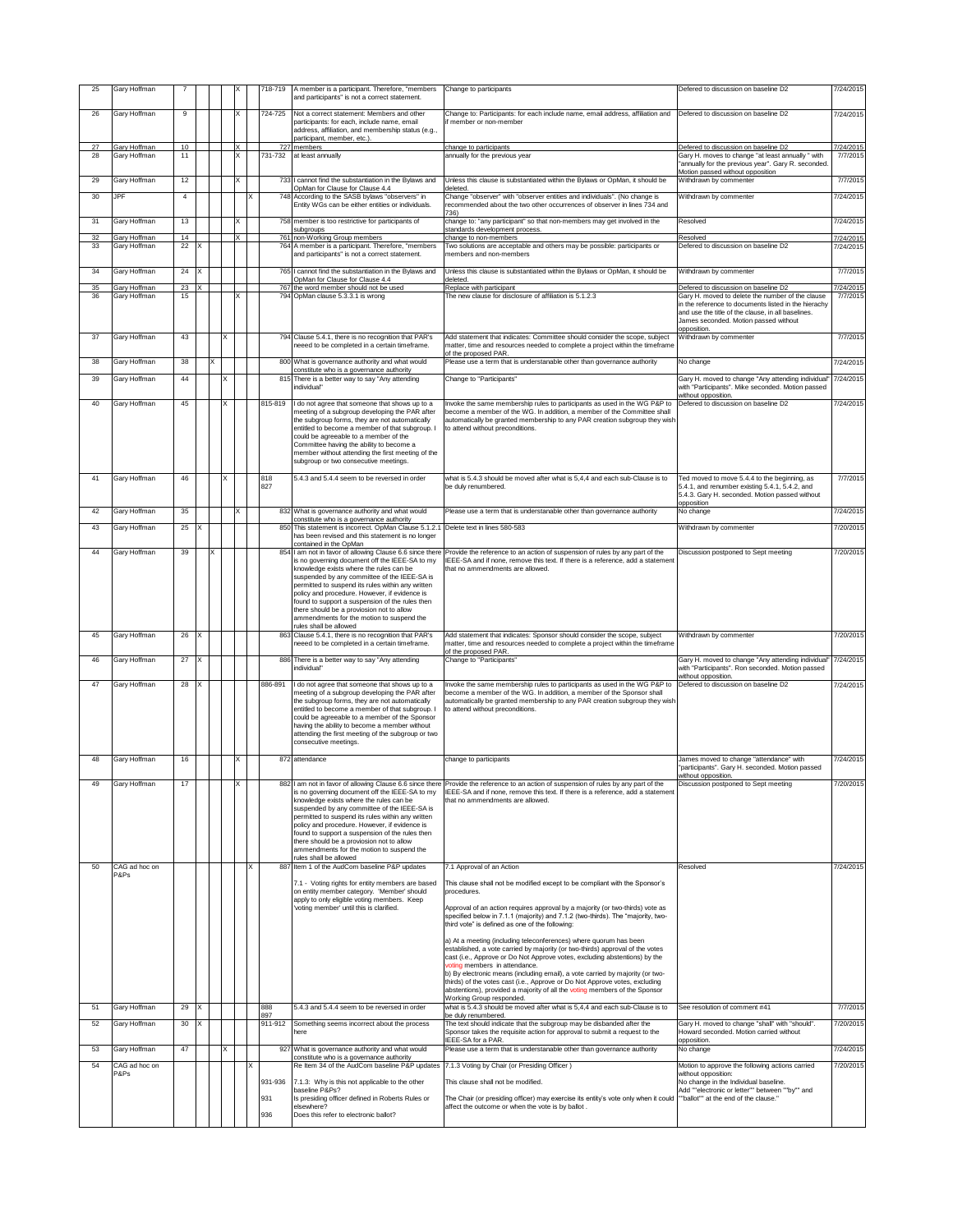| 55 | Gary Hoffman | 31 |          |   |              |   |              | 938 the word "charter" is not defined in any of our<br>overarching documents. In fact the word charter<br>as defined by Miriam Webster is a governmental<br>instrument or deed                                                                                                                                                                                                                                         | I prefer "policies and proceedures for the subgroup"                                                                                                                                                                                                          | Motion to approve the following action carried<br>without opposition:<br>Remove "within the charter of the subgroup"                                                                                                               | 7/20/2015 |
|----|--------------|----|----------|---|--------------|---|--------------|------------------------------------------------------------------------------------------------------------------------------------------------------------------------------------------------------------------------------------------------------------------------------------------------------------------------------------------------------------------------------------------------------------------------|---------------------------------------------------------------------------------------------------------------------------------------------------------------------------------------------------------------------------------------------------------------|------------------------------------------------------------------------------------------------------------------------------------------------------------------------------------------------------------------------------------|-----------|
| 56 | Gary Hoffman | 32 | X        |   |              |   |              | 951 Some Sponsors may be small or very large. A<br>number of members is not a good solution.                                                                                                                                                                                                                                                                                                                           | Change to percent.                                                                                                                                                                                                                                            | Withdrawn by commenter                                                                                                                                                                                                             | 7/20/2015 |
| 57 | <b>JPF</b>   | 5  |          |   |              | X |              | 956 The voters are not members of the Sponsor as<br>written, but members of the Working group                                                                                                                                                                                                                                                                                                                          | Change "Sponsor" with "Working Group"                                                                                                                                                                                                                         | Motion to approve the following action carried<br>without opposition:<br>Change "Sponsor" with "Working Group"                                                                                                                     | 7/20/2015 |
| 58 | Gary Hoffman | 33 | X        |   |              |   | 977 &<br>978 | The numbers shown, 50 and 10% do not seem<br>correct. Further I find the explination confusing.                                                                                                                                                                                                                                                                                                                        | I have no recommendation other than explain what is meant so that the intent<br>is more understandadle.                                                                                                                                                       | Motion to approve the following action carried<br>without opposition:<br>No change.                                                                                                                                                | 7/20/2015 |
| 59 | Gary Hoffman | 48 |          | x |              |   |              | is no governing document off the IEEE-SA to my<br>knowledge exists where the rules can be<br>suspended by any committee of the IEEE-SA is<br>permitted to suspend its rules within any written<br>policy and procedure. However, if evidence is<br>found to support a suspension of the rules then<br>there should be a proviosion not to allow<br>ammendments for the motion to suspend the<br>rules shall be allowed | 978   am not in favor of allowing Clause 6.6 since there Provide the reference to an action of suspension of rules by any part of the<br>IEEE-SA and if none, remove this text. If there is a reference, add a statement<br>that no ammendments are allowed.  | Discussion postponed to Sept meeting                                                                                                                                                                                               | 7/20/2015 |
| 60 | Gary Hoffman | 18 |          |   | $\mathsf{x}$ |   |              | 982 Clause 10: I am troubled by this clause.                                                                                                                                                                                                                                                                                                                                                                           | We should restrict this only to PARs for Amendments or Corrigenda.                                                                                                                                                                                            | Motion to approve the following action carried<br>without opposition:<br>Delete the clause.                                                                                                                                        | 7/20/2015 |
| 61 | Gary Hoffman | 34 | X        |   |              |   |              | 1003 What is governance authority and what would<br>constitute who is a governance authority                                                                                                                                                                                                                                                                                                                           | Please use a term that is understanable other than governance authority                                                                                                                                                                                       | No change                                                                                                                                                                                                                          | 7/24/2015 |
| 62 | Gary Hoffman | 36 | $\times$ |   |              |   |              | is no governing document off the IEEE-SA to my<br>knowledge exists where the rules can be<br>suspended by any committee of the IEEE-SA is<br>permitted to suspend its rules within any written<br>policy and procedure. However, if evidence is<br>found to support a suspension of the rules then<br>there should be a proviosion not to allow<br>ammendments for the motion to suspend the<br>rules shall be allowed | 1053 I am not in favor of allowing Clause 6.6 since there Provide the reference to an action of suspension of rules by any part of the<br>IEEE-SA and if none, remove this text. If there is a reference, add a statement<br>that no ammendments are allowed. | Discussion postponed to Sept meeting                                                                                                                                                                                               | 7/20/2015 |
| 63 | Staff        |    |          |   | X            | X |              | Clause 5.0: We think it would be beneficial to<br>define the removal/dismissal of a sub-group chair,<br>since there seems to be a gray area as the WG<br>P&P's only states that a WG Chair can appoint a<br>sub-group chair, but doesn't state the removal<br>process (does reason need to be given, etc).                                                                                                             |                                                                                                                                                                                                                                                               | James moved to offer two options for<br>appointement+removal by the WG chair OR<br>election by the WG in the WG baselines (Individual<br>and Entity) at the end of clause 5.0. Mike<br>seconded. Motion carried without opposition | 7/20/2015 |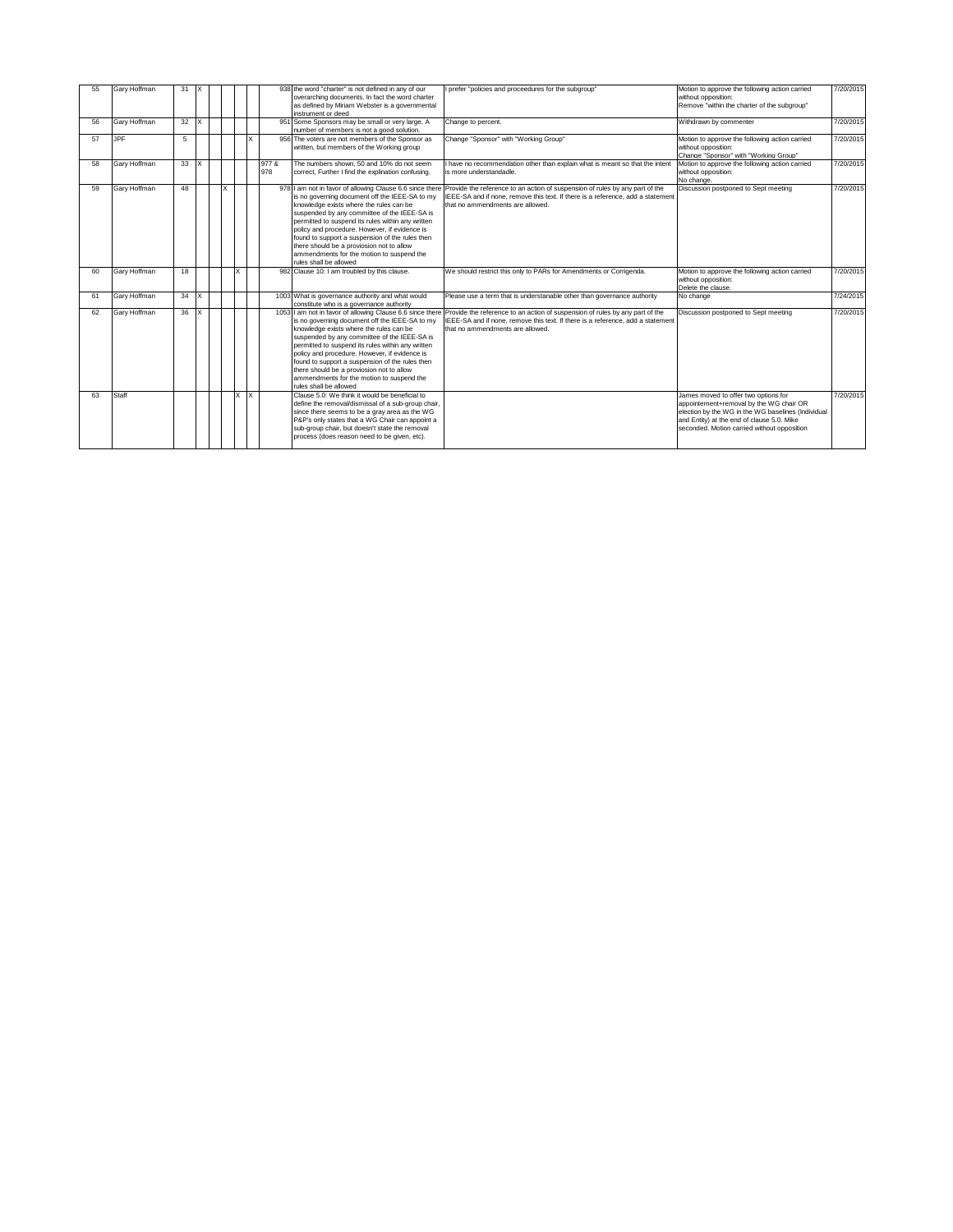# **Levels of participation (July 20)**

Add to Clause 4.0 (Individual)

- **Persons involved in the standards development process are referred to as participants** (see IEEE-SA Standards Board Bylaws, 5.2.1 Participation in IEEE standards development).
- A member is a participant that has satisfied the requirements for membership, as defined in 4.0.
- A voting member is a member that has satisfied the requirements for voting membership, as defined in 4.0.
- All participants who are neither voting members or non-voting members are classified as non-members
- Add a clause instruction to read: This clause shall not be modified except to define all additional levels of participants, for example, correspondents, emeritus, honorary, aspirants, etc.

Gary Hoffman moved to approve the proposal above. James Gilb seconded. The motion carried without opposition

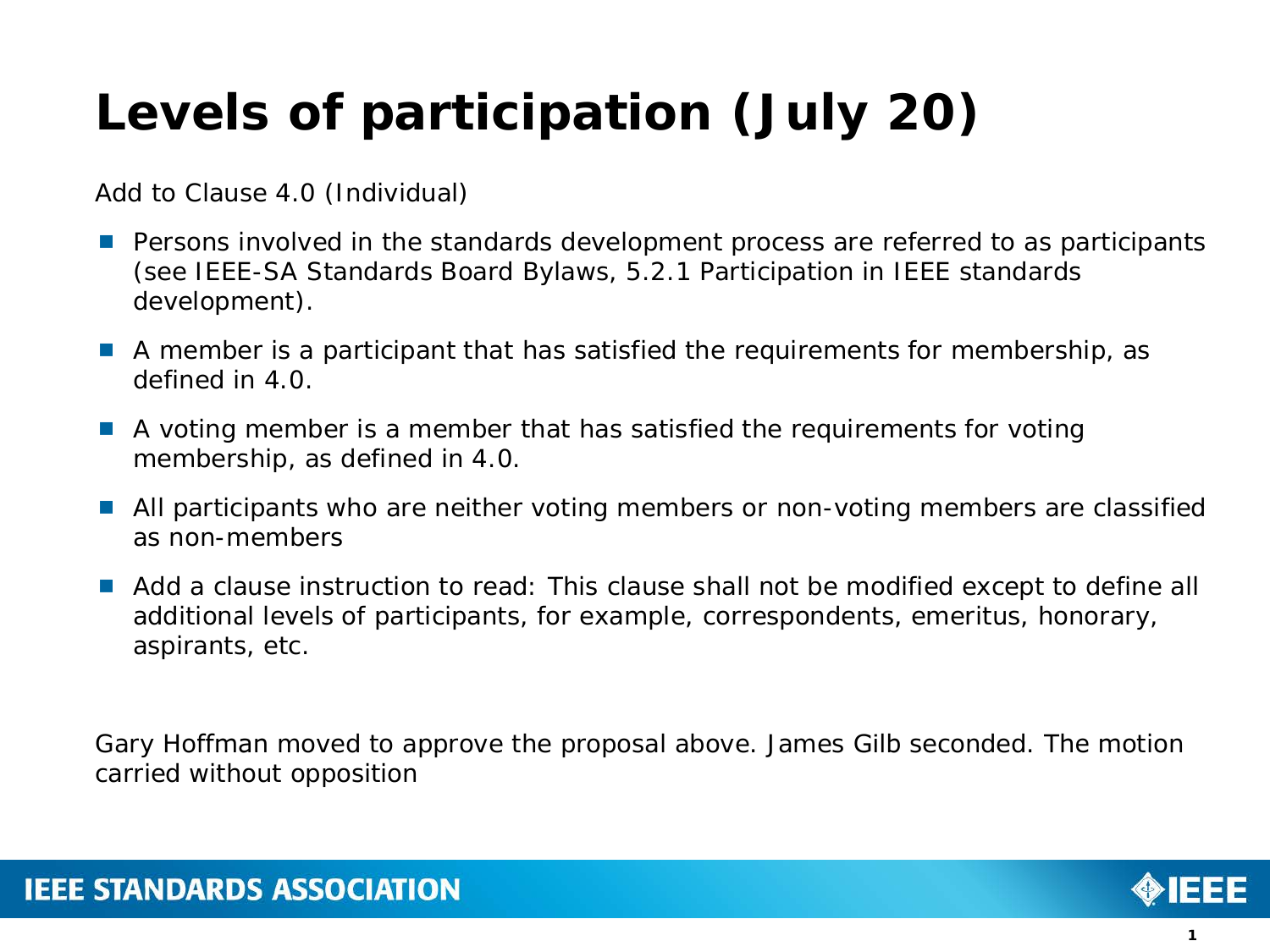# **Levels of participation (July 20)**

Add to Clause 4.0 (Entity)

- **Persons (entities and their representatives, technical experts) involved in the standards** development process are referred to as participants (see IEEE-SA Standards Board Bylaws, 5.2.1 Participation in IEEE standards development).
	- A member is a participant that has satisfied the requirements for membership, as defined in 4.0.
	- **A** voting member is a member that has satisfied the requirements for voting membership, as defined in 4.0.
	- Observers are defined in the SASB bylaws (ref. 5.2.1.2)
	- Technical experts are defined in the SASB bylaws (ref. 5.2.1.2)

James Gilb moved to approve the proposal above. Ron Petersen seconded. The motion carried without opposition

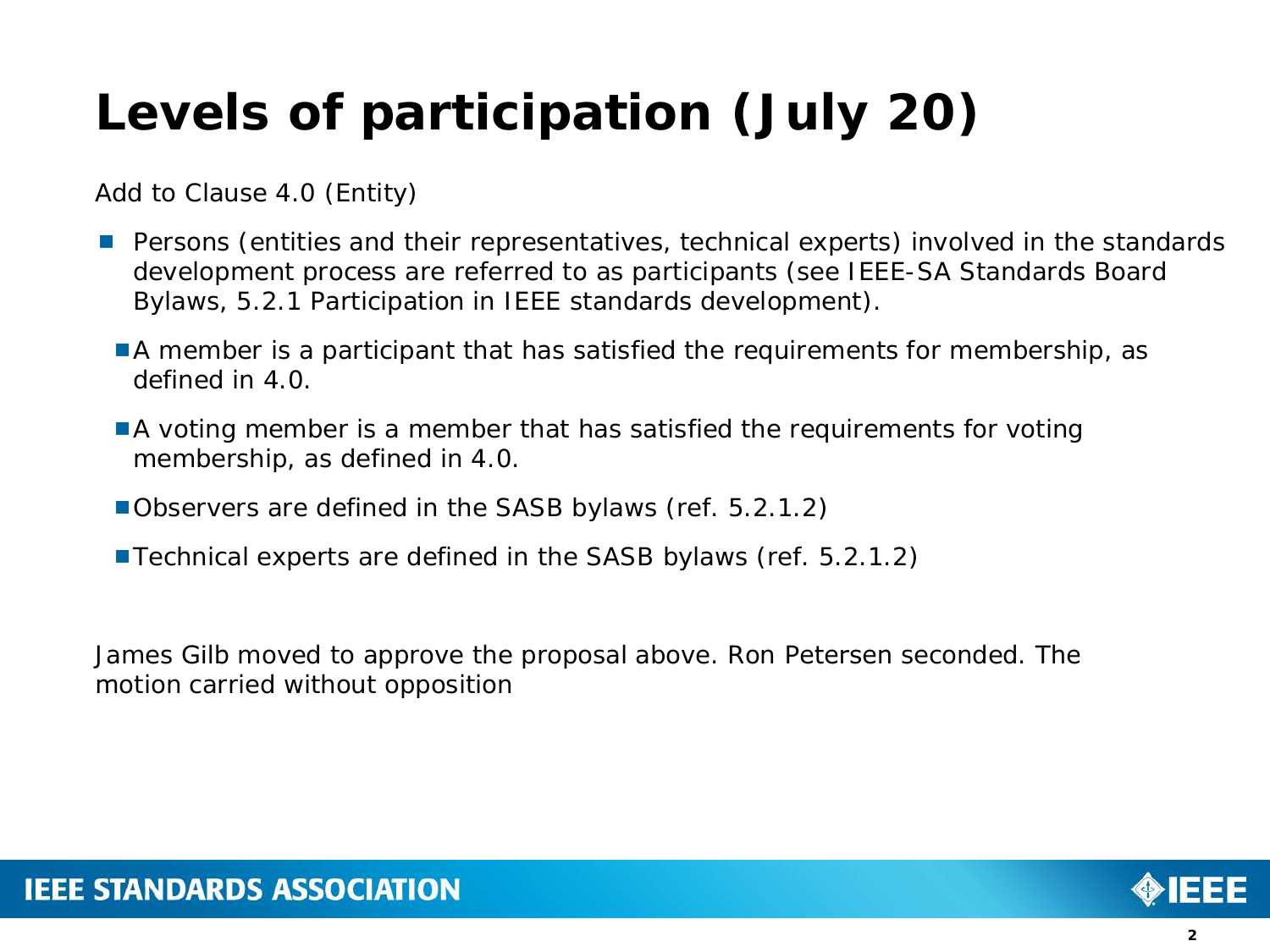# **Levels of participation (July 20)**

Gary Hoffman moved to reinstate the instances of « voting member» in the D2 Baselines. James Gilb seconded. The motion carried without opposition.

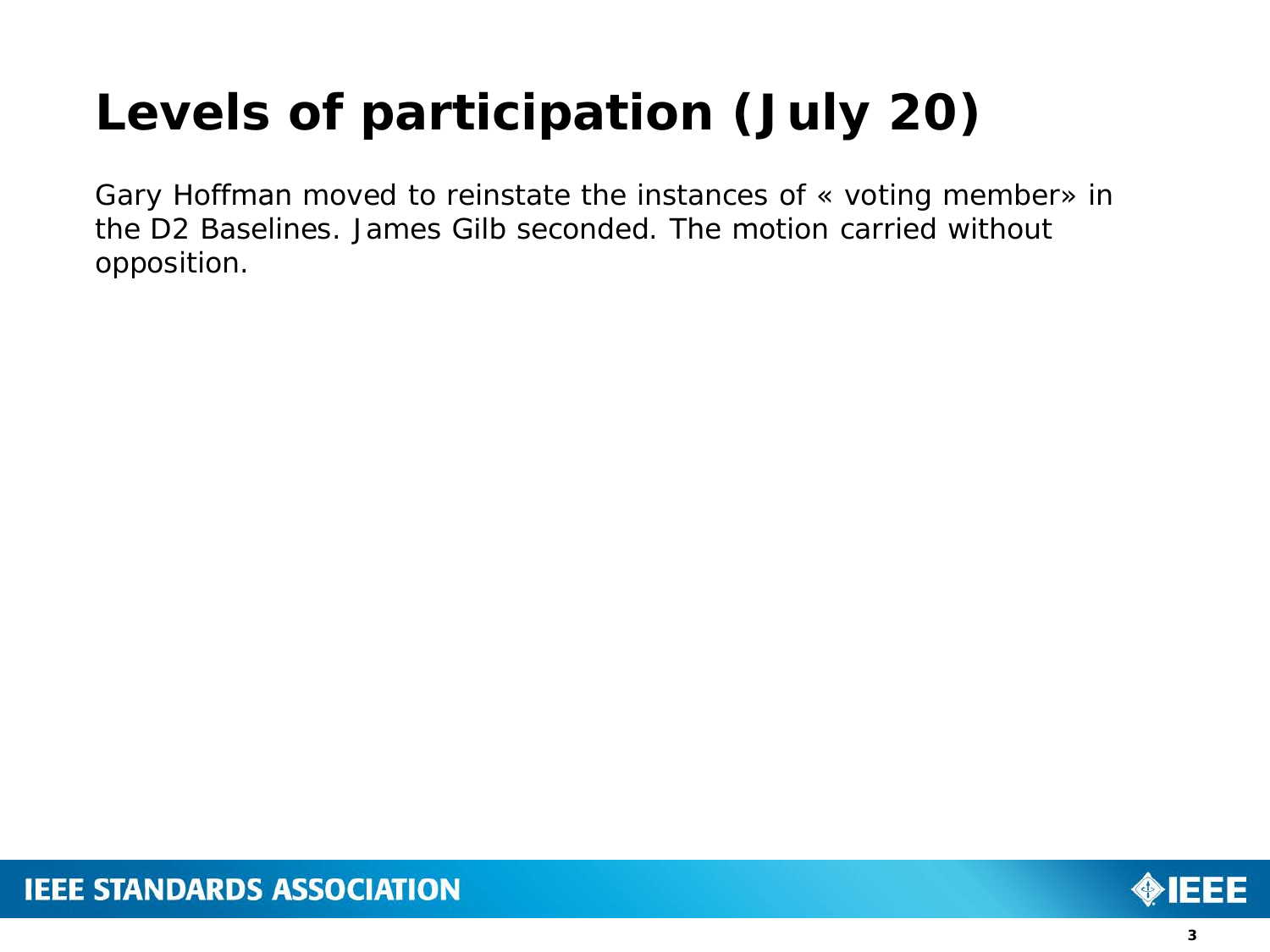# **Levels of participation (July 24)**

Gary Robinson moved to change "to allow participation of non-Working Group members and the terms and conditions under which such members participate in the subgroup" with "to allow participation of persons who are not Working Group members and the terms and conditions under which they participate in the subgroup" in the individual WG P&P. Gary Hoffman seconded. Motion carried without opposition.

Gary Robinson moved to apply the previous change to the Entity WG P&P. Howard Wolfman seconded. Motion carried without opposition.

James Gilb moved to change "Non-voting members shall fulfill the requirements for voting membership determined by the Sponsor and the Working Group to gain and maintain membership in the Working Group." with "In order to gain and maintain membership in the Working Group participants shall fulfill the requirements for voting membership determined by the Sponsor and the Working Group" in the Entity WG P&P. Gary Robinson seconded. Motion carried without opposition.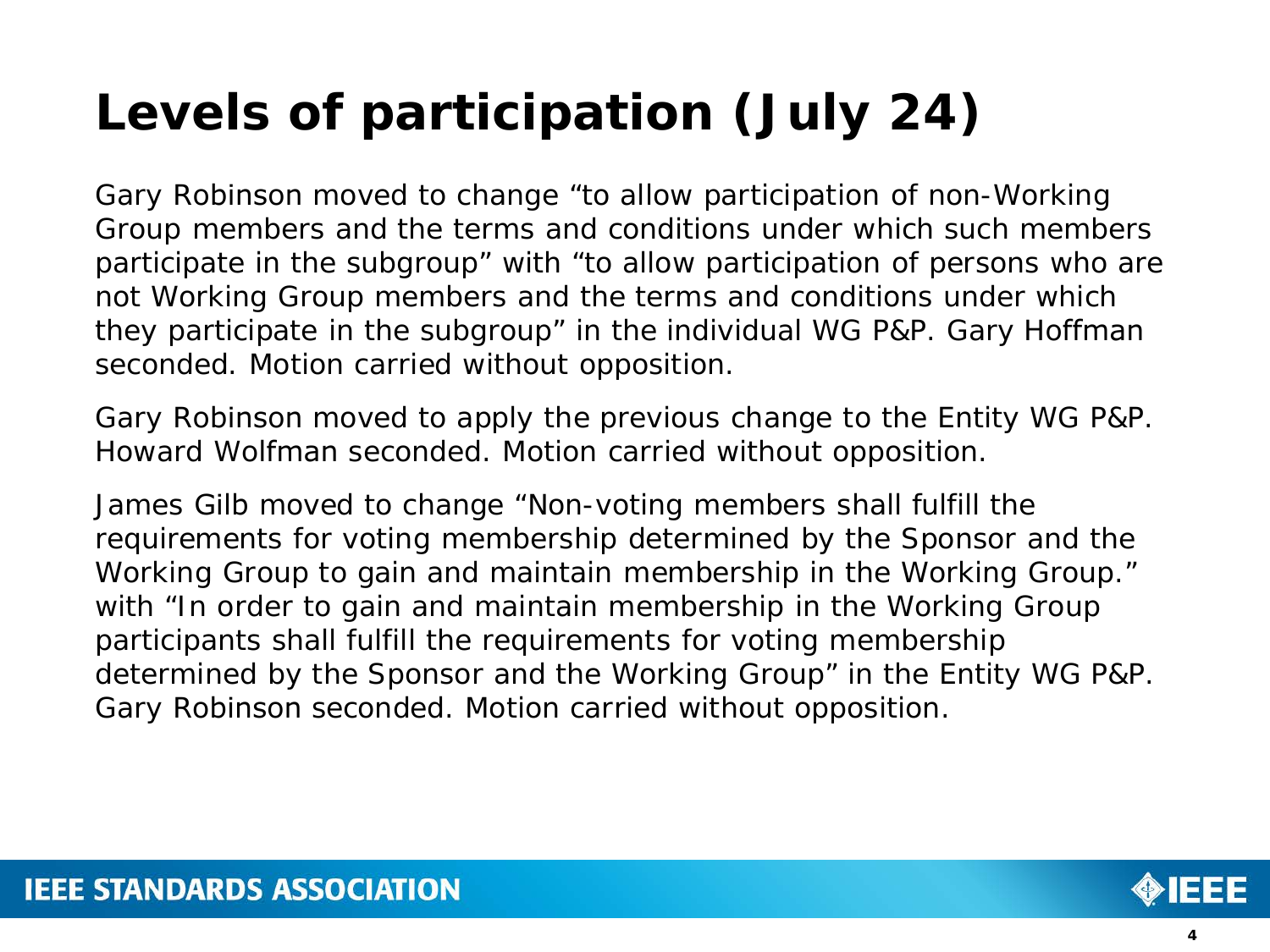# **D1 comment resolution sub items**

# Completed on July 20

- Approve Friday's recommendations
- Discuss the comments postponed to Monday (4 comments, 2 topics)
- Discuss new comment from CAG (Yatin) about standing meetings (not received)
- Discuss new comment from staff
- Confirm comments withdrawn on Friday (3 comments)
- Discuss the slides about the levels of participation (version JPF1)
- Discuss to reinstate "voting" in the baselines